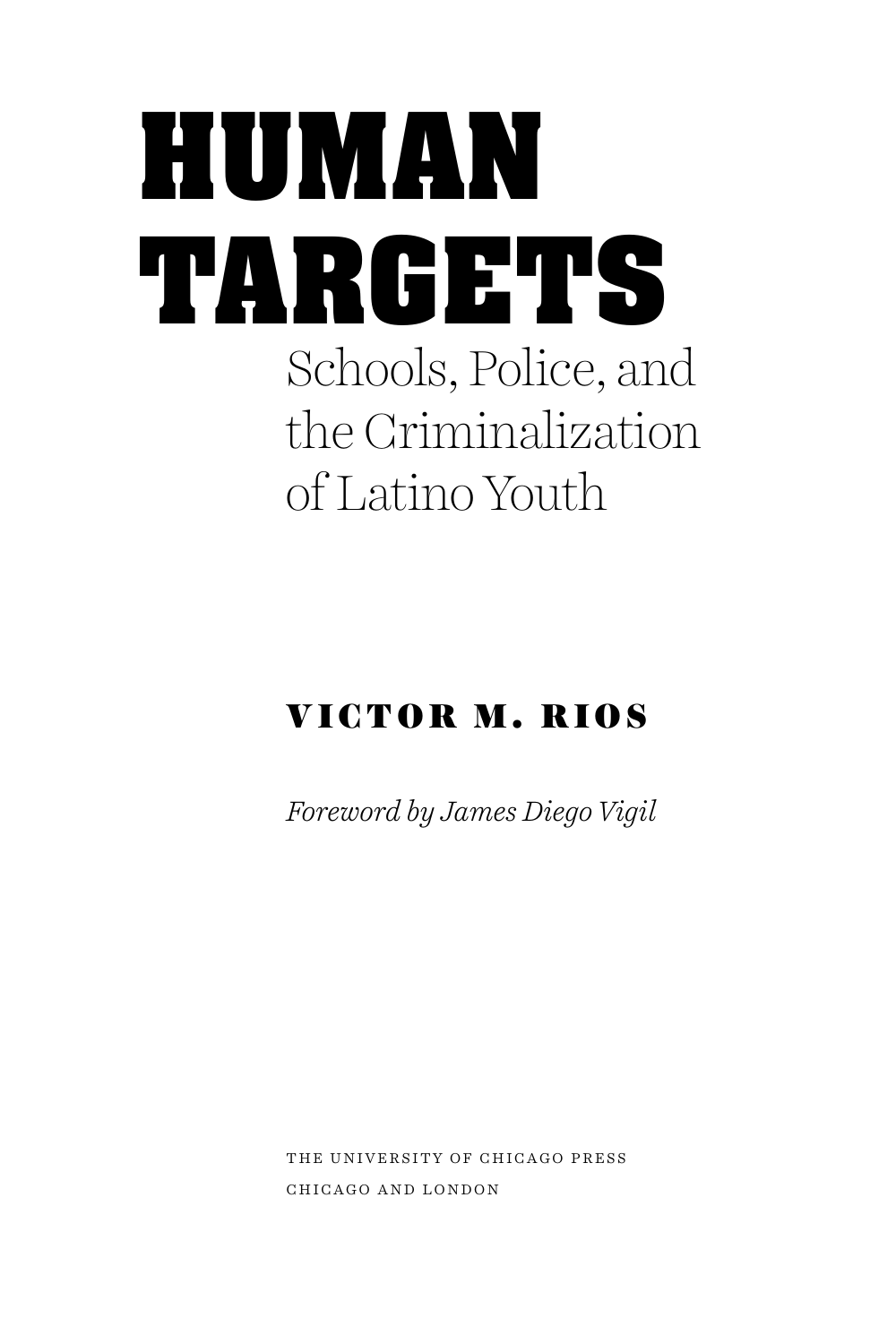## **CONTENTS**

Foreword by James Diego Vigil vii

- Introduction Crossing Institutional Settings <sup>1</sup>
- Chapter One The Probation School <sup>28</sup>
- Chapter Two The Liquor Store and the Police <sup>56</sup>
- CHAPTER THREE Cultural Misframing 75
- Chapter Four Multiple Manhoods <sup>96</sup>
- Chapter Five The *Mano Suave* and *Mano Dura* of Stop and Frisk <sup>114</sup>
- CHAPTER SIX Immigrant Targets 140
- conclusion From Culture of Control to Culture of Care: Policy and Program Implications <sup>155</sup>

Methodological Appendix <sup>167</sup>

- Acknowledgments <sup>183</sup>
- Notes <sup>185</sup>
- References <sup>193</sup>
- Index <sup>205</sup>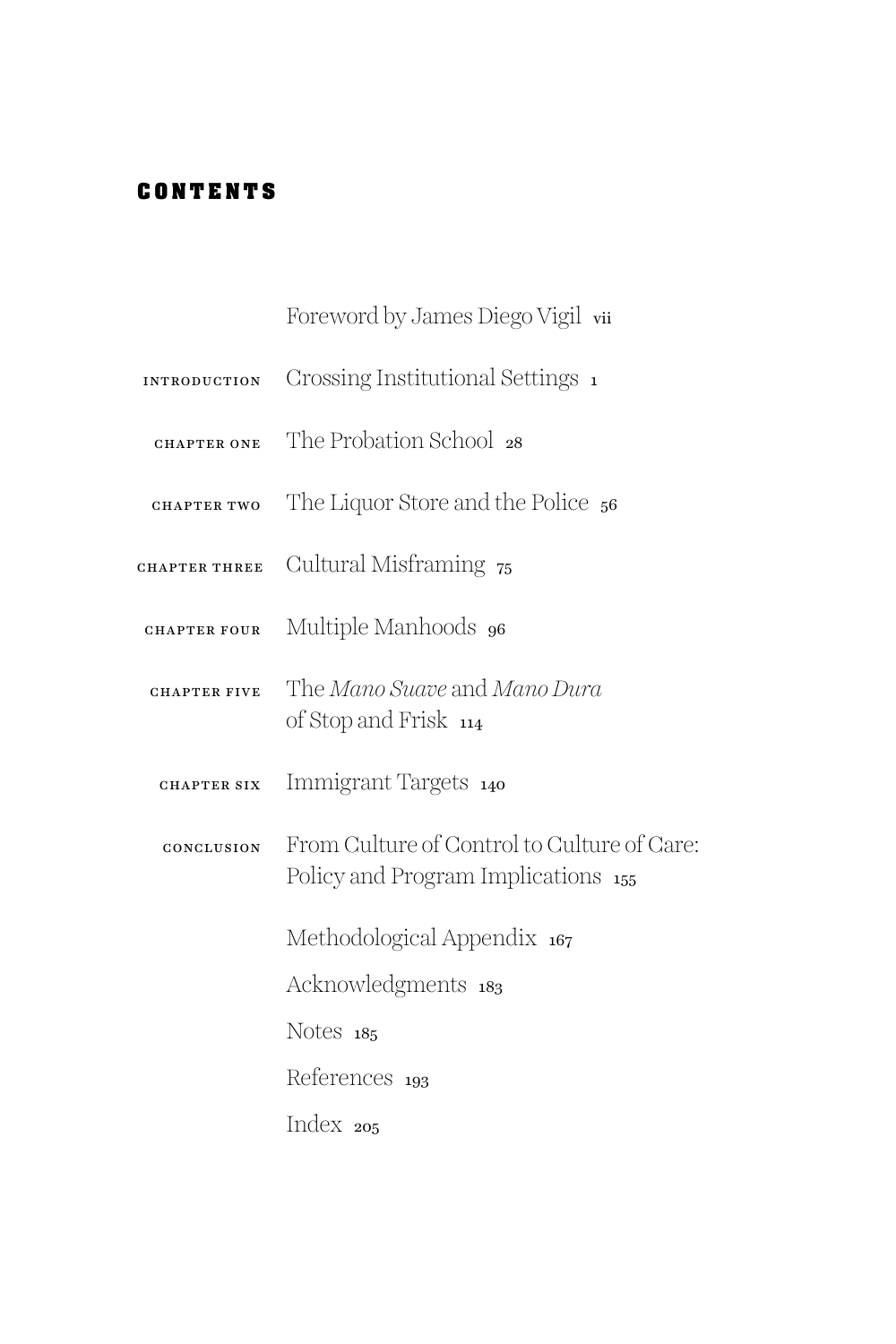## **INTRODUCTION**

## Crossing Institutional Settings

The foul-tasting latex flavor of the blueberry-sized, heroin-filled balloons tucked inside my bottom lip forced me to compulsively spit, leaving a trail of saliva splotches on the sidewalk to evaporate in the hot California sun. After my homeboy and business partner, Conejo, and I shared a forty-ounce bottle of Olde English malt liquor, I had saved the bottle to fill with water from any functioning outdoor faucet I could find in this precarious corner of East Oakland— Twenty-Seventh Avenue and Foothill Boulevard. Sometimes, I added a packet of bright-red, cherry Kool-Aid to give the water some flavor.

Fifteen years old and desperate for money in 1993, I teamed up with Conejo to find a new venture. Conejo was in his early twenties and had sold heroin here in the past. Feeling left out of the education process, I had dropped out of school. We each invested twenty-five dollars to purchase a caramel-chew-sized chunk of heroin, which we broke into ten smaller pieces to sell for ten dollars each. We sealed each piece in small water balloons to hide inside our mouths; if the police stopped and frisked us, we could swallow the balloons. Later, we figured, we could dig through our excrement and recover the goods. This was risky business, and we knew it: Two of our homies had been hospitalized from ingesting heroine that had leaked into their intestines after they had swallowed their balloons. But for Conejo and me, selling heroin was both a desperate way to earn some money and bold proof of our manhood on the streets—we were selfsufficient and could handle danger. Through our industrious entre-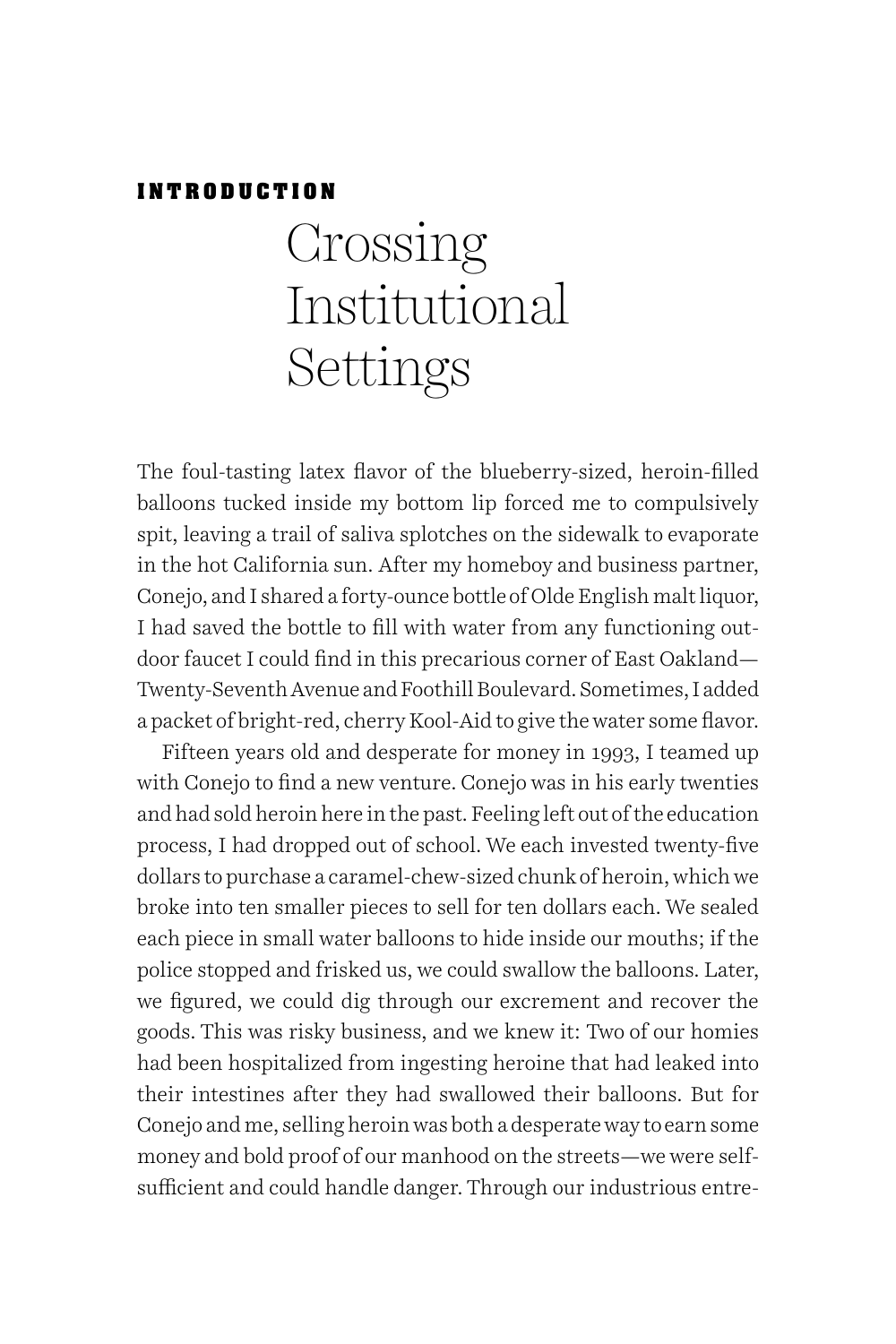preneurship, we could gain self-worth, belonging, dignity, pride, and cash—the very resources that social institutions made unattainable for poor youth like us. Conejo and I thought we had found a way to make something out of nothing, to persist, to survive—or in the words of our elders who had taught us about survival and hard work, *buscando vida*—loosely translated, "in search of livelihood." This hard-work ethic had entered the informal economy with us.

The next step was to test the product. We couldn't risk retaliation for poisoning someone with a bad batch. A few local *tecatos*—heroin addicts—were more than willing to offer their services: free heroin testing in exchange for free product. With few words between us besides a *q-vo*, "what's up," Topo, one of the addicts, gestured with his head in the direction of Sausal Creek, and we followed him half a block away to the dry creek bed. With an index finger, I scooped one of the balloons from inside my bottom lip, wiped it dry on my black, extra-baggy Ben Davis work pants, and handed it to Topo. He ripped it open, pinched off a piece of the gooey, black tar heroin, and placed it on a tarnished, stainless-steel spoon that he pulled from his pocket. Topo asked for some of the bright-red Kool-Aid from my bottle. I looked at him with a puzzled face.

"It'll give it good flavor, homie!" he muttered.<sup>1</sup>

I poured a bit of the drink in the bottle cap and transferred it into the spoon. With a lighter, Topo heated the spoon from the bottom, and the lump of heroin melted into a *caldito*, "little soup." Carefully, Topo handed the spoon to Conejo to hold as he grabbed a syringe from his pocket and filled it with the *caldito*. He wrapped a red bandana around his arm, forcefully smacked his wrist with two fingers, and injected himself.

"Please don't die. . . . I wanna make some money," I thought to myself.

Less than a minute later, Topo turned to us from his squatted position, and flashed a big smile. In a languid tone, he whispered, "*'Ta bueno*" (it's good).

"Hell, yeah! We finna make some money!" I wanted to shout, but I slowly nodded, playing it cool.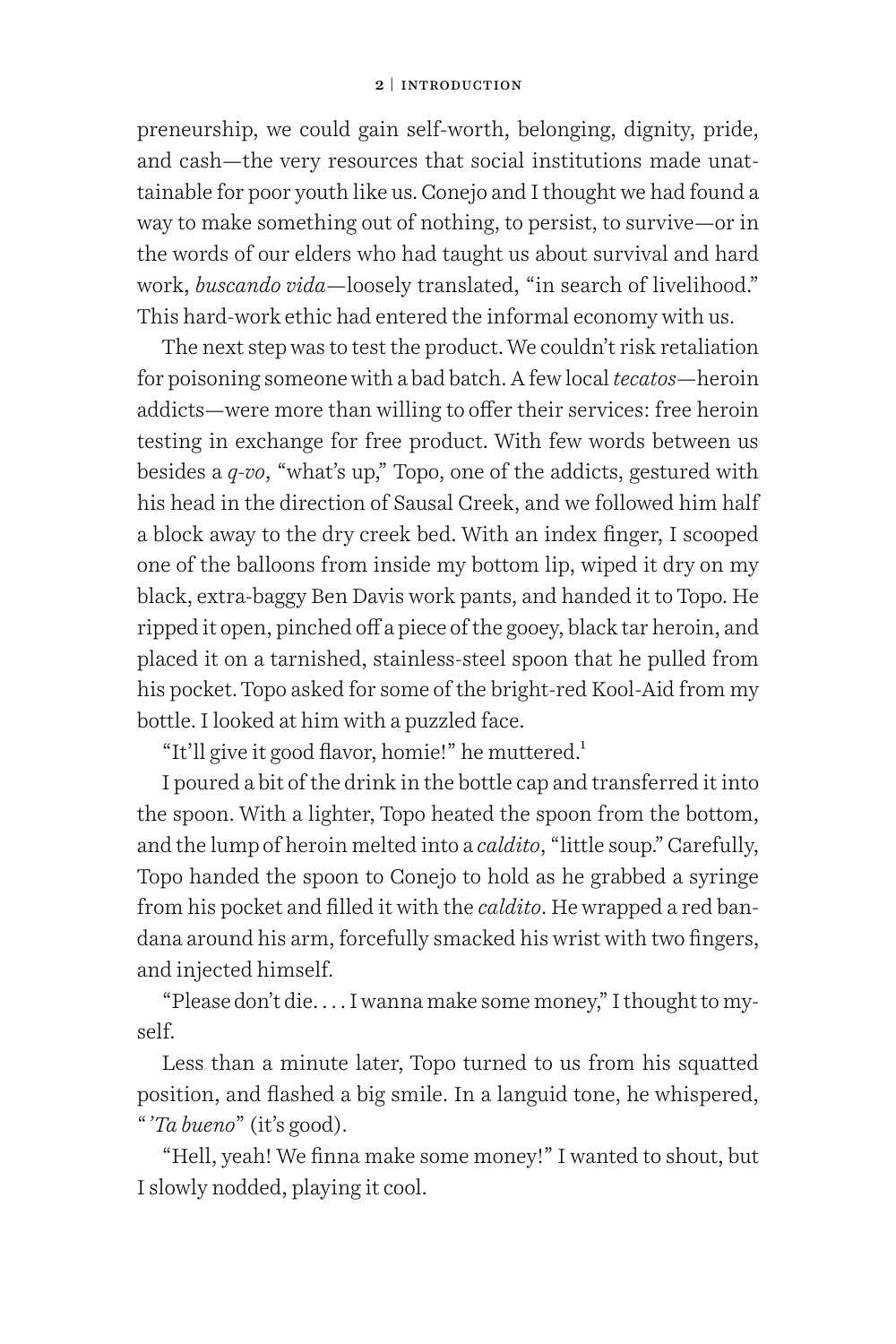Grinding heroin for two fourteen-hour days on street corners waiting for clients yielded a profit of fifty dollars. I had doubled my initial investment, but the glamour of drug-selling quickly turned into a scary reality. I couldn't shake the fear of getting caught, becoming addicted, or ending up in prison. The possibility of being victimized and perpetually stuck making low wages loomed large. I knew a handful of guys who made hundreds of dollars a day selling drugs, but the majority of us hit a "tar ceiling" at street-level dealing, with very little money trickling down our way. Fear of the short-term consequences—violence or arrest—was enough, and I was blind to the long-term impact of crime, consequences serious enough to impede my success in adulthood.

After three days of street peddling heroin, a twenty-somethingyear-old veteran drug dealer approached me as I leaned against a wall on the back side of the liquor store where Conejo, a half-dozen other guys, and I usually posted, waiting for customers. I was sipping from my bottle of Kool-Aid when he addressed me point-blank, "Why you perpetrating, mothafucka?" Before I could ask him what he was talking about, he smacked the bottle out of my hand, glass shattering against the wall, staining the dingy, khaki-colored paint red. "Get the fuck out of here! If I see you around here again, I'ma scrape your ass, mothafucka!"

"Man, fuck you! You know who I'm with?" I snarled.

He reached into his pants at his waistline and pulled out a gun, waving it around. "I don't give a fuck who you wit'! If I see you around here again, you gonna get shot."

I walked away, looking for Conejo. This guy was cleaning up the area, Conejo cautioned, creating his own drug monopoly. "We could bring the homies and take the territory back . . . is it worth it to you? We making enough money to take the risk? To take this fool out?"

Ignoring Conejo's advice, I started a fight a few days later with the older drug dealer's nephew, a kid my age, to retaliate against his uncle's threats. I was walking with two of my friends when I told them, "Hold on!" and I started running toward the kid. I caught him off guard, from behind, in front of another liquor store a few blocks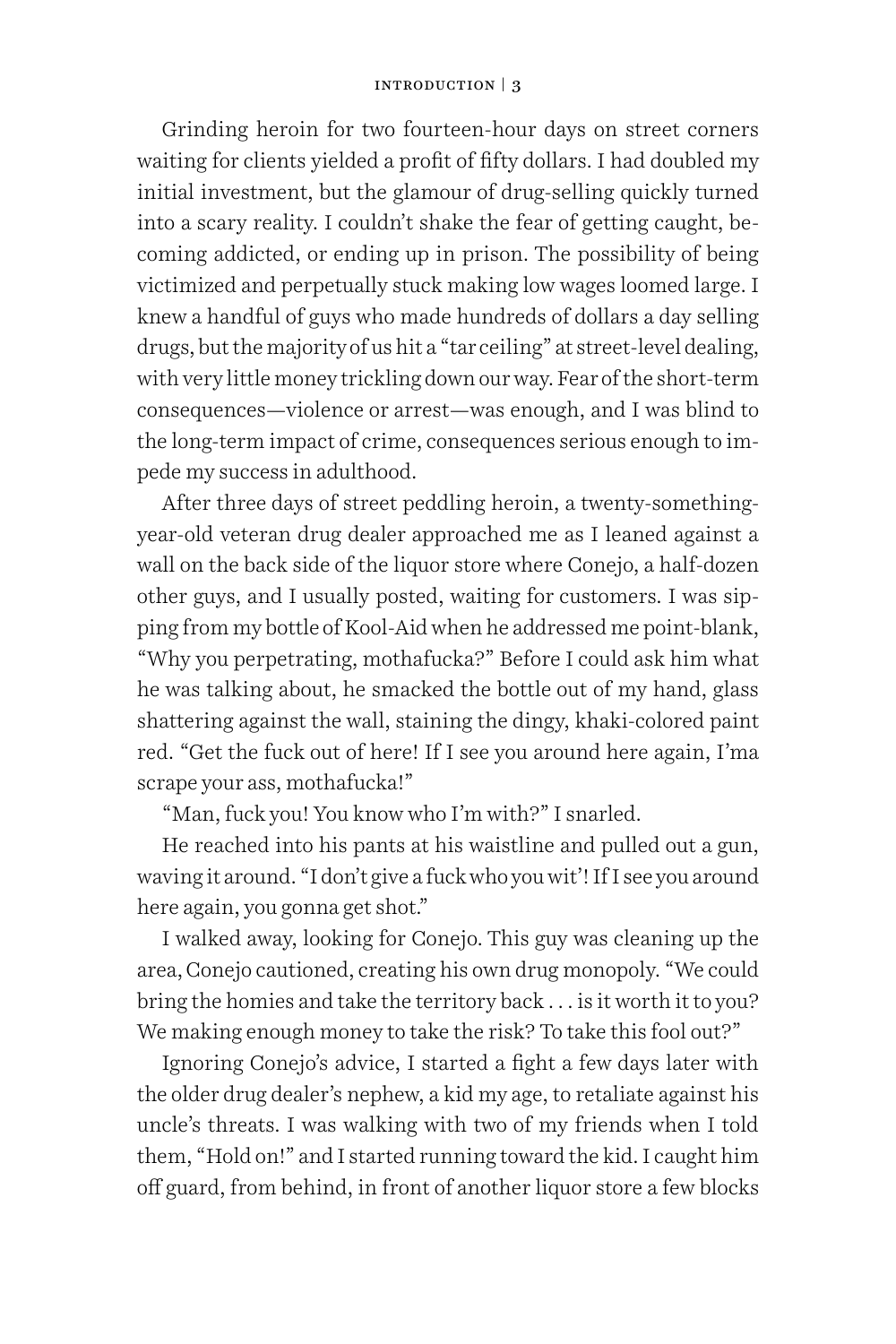away and began punching and kicking him. As he ran inside the store for refuge, I walked away, proud of my attack.

About thirty minutes later, I was celebrating, laughing and recounting the sequence of events, when a 1980s Honda Civic slowed down as it approached us on busy Foothill Boulevard. I turned to see the driver, a chubby-faced, goateed man about forty, look straight at us from behind dark sunglasses. Right below him, I spied the darksteel and light-wood trim of a shotgun. Instinctually, I fell backward, flat on my ass. A loud shot rang out, followed by a splatter noise as the shotgun shell pelted the wooden steps with dozens of pellet-sized pockmarks less than a foot above my head.

Collapsed on the ground, but uninjured, I sat there alone, my heart pounding. My friends were gone: They had noticed the driver a few seconds ahead of me and managed to jump a nearby fence before the gunshot.

The close call shook me to the core.

At fifteen and no stranger to violence, I had dabbled in marijuana and heroin sales and had stolen bicycles or cars to sell parts for ready cash. None of these activities had produced consistent, lucrative money, and all were fraught with dangers and huge risks. I even had landed in juvenile hall, for felony offenses, and was on strict probationary terms. Mess up again, and I would face some serious time.

But what other choice did I have? I wondered, except to continue to take those risks and face those dangers. What about my dispute with the older drug dealer? Would I step up my game and stake a claim for that street corner? Would I do whatever was necessary to compete with rivals for the territorial rights to sell drugs? And what would happen if I went down that path?

By chance around this time, I found a small flier in my pants pocket that a teacher had given me three weeks ago, the last time I had set foot in school. "Need a Job? Talk to Ms. Miller in Room D211. Fridays at Lunch," the flyer read.

Desperate for cash, I returned to school to pay a visit to Ms. Miller and another teacher, Ms. Russ, who had mentored me in the past and had asked Ms. Miller to look out for me. Ms. Miller, who appeared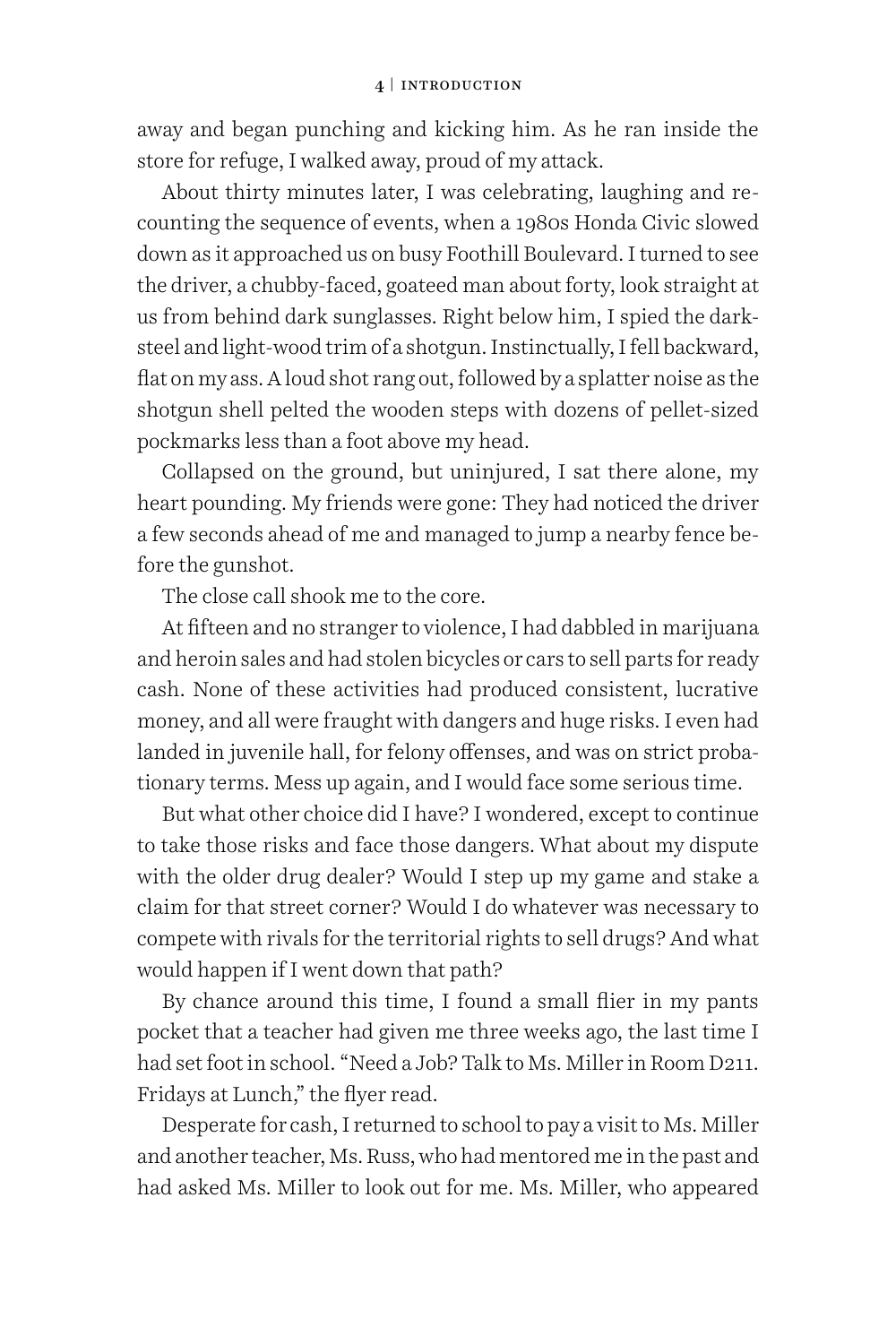to like me, made dozens of phone calls to local businesses inquiring about jobs. Finally, German Auto Salvage, an auto repair shop, said they needed someone to clean up the shop four hours a day. It was this or a violent fight for the street corner. So, a few days later, I had a steady job cleaning up a repair shop, dismantling wrecked autos, and helping with oil changes and basic mechanic work. The six-dollar-an-hour wage was more consistent than the money I could earn through the illicit economy, and, even more important, German Auto Salvage taught me about professionalism, auto mechanics, and maintaining a steady job. I stayed at German Auto for over a year until I found a better paying job as an expediter, later a busboy, and then a waiter at a local steak house called Charlie Brown's. These strong connections with mentors and the solid work opportunities they helped me obtain offered me a viable choice, and I never returned to the streets to steal or to sell drugs. In fact, for the next decade, I worked at least twenty hours a week, while continuing my education.

Despite drifting in and out of street life and hanging out with my homeboys for a few more years, I found I was able to exist in two worlds: fixing people's cars or serving food with courtesy and professionalism, on one hand, and engaging in turf disputes and putting myself at risk of arrest and victimization, on the other. By age seventeen, I had returned to school with a serious outlook and was shifting seamlessly between these various settings—school, probation, the street gang, the workplace—adopting a different persona for each. At school, I was the street kid turned legit; with my probation officer, I was the reformed criminal; on the street, I was that homie who had put in work, but now was less willing to break the law because of the greater risk of going to prison; at work, I was the fast-learning, hardworking kid eager for promotions who dreamed of going to college.

But without opportunities as a fifteen-year-old youth, flat on my ass amid a hail of shotgun fire, desperate for money and a place on the street, I could have easily remained like many of my peers—a human target. To be a human target is to be victimized and considered an enemy by others; it is to be viewed as a threat by law en-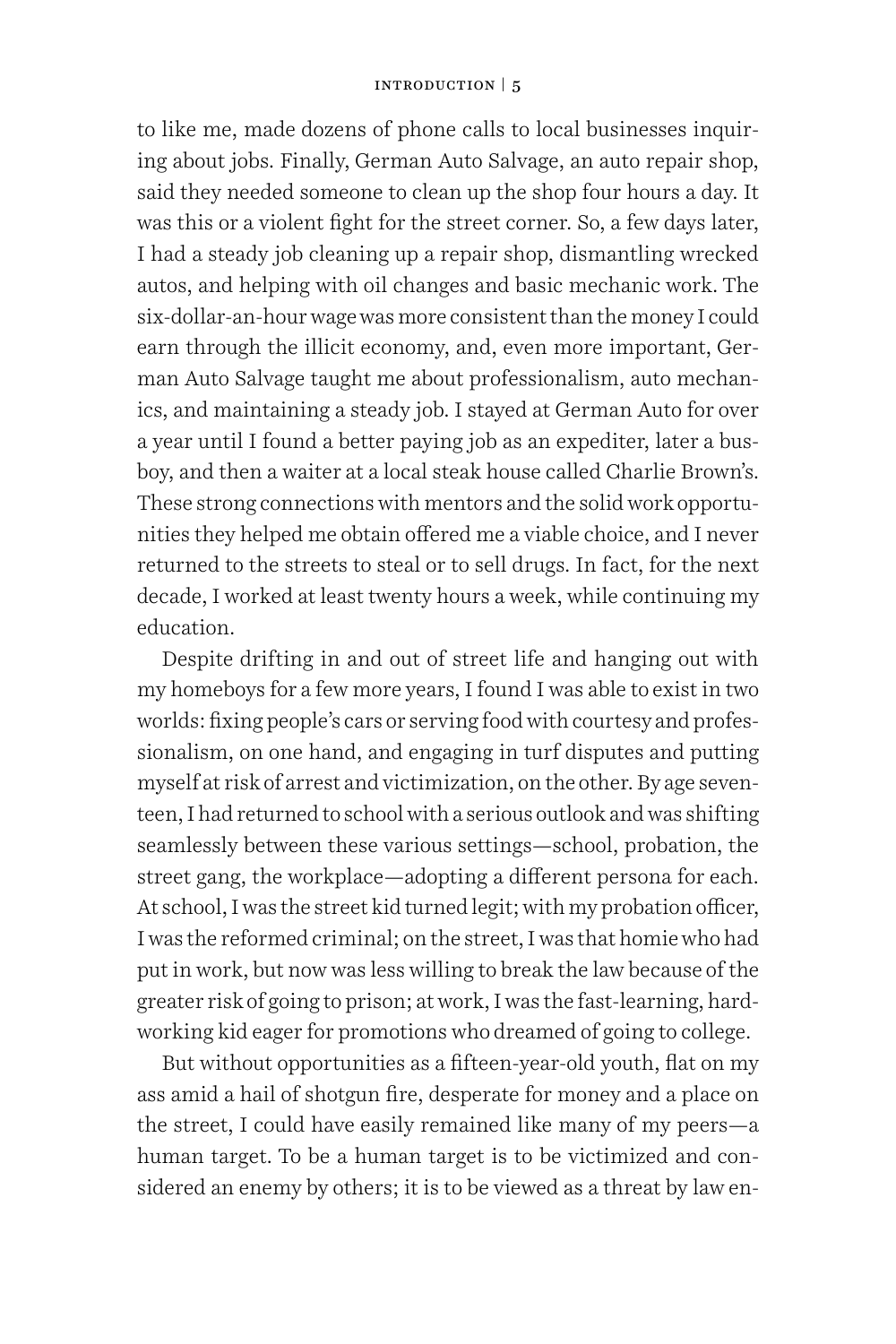forcement and schools and to be treated with stigma, disrepute, and punishment. Elsewhere, I have written that mass incarceration and punitive social control have constructed the treatment of a generation of marginalized youths as perennial criminals in need of control and containment, before they even commit their first offense; they encounter what I have termed "the youth control complex" (Rios 2011). Not all marginalized young people are as fortunate. In my professional career, as I have worked with young people who were labeled as deviant or criminal, I have found the dominant approach to reform these youngsters is to crack down on them, punish them until they follow directions, or harass and brutalize them to teach them a lesson. What allowed me to eventually turn conventional and escape being a perpetual target was not just an ability to code switch among my environments—something many urban youths learn on the streets—but also encountering tangible resources that caring adults facilitated for me: connections to meaningful educational, social, and labor market opportunities; the knowledge to recognize opportunity and take advantage of it; and the support to fortify my education-oriented aspirations, expectations, and day-to-day behaviors (see Vigil 1988).

In *Punished: Policing the Lives of Black and Latino Boys* (2011), I wrote about how some young people in the inner city grow up policed and punitively controlled by schools, parents, law enforcement, and others. I demonstrated how punishment operates as a social fabric of everyday life for marginalized young men. These young people experienced a kind of social death; they were outcasts before they even committed their first offense. This kind of targeting creates a system that metes out brutal symbolic and physical force on young people. In essence, young people become targets for police, schools, and other systems of social control to aim punitive resources and treatment at. This study lays out the interactional dynamics that take place within these punitive contexts, within a culture obsessed with control. $2$ 

In this book, I offer an analysis of the quality of interactions between authority figures and youths and of how these interactions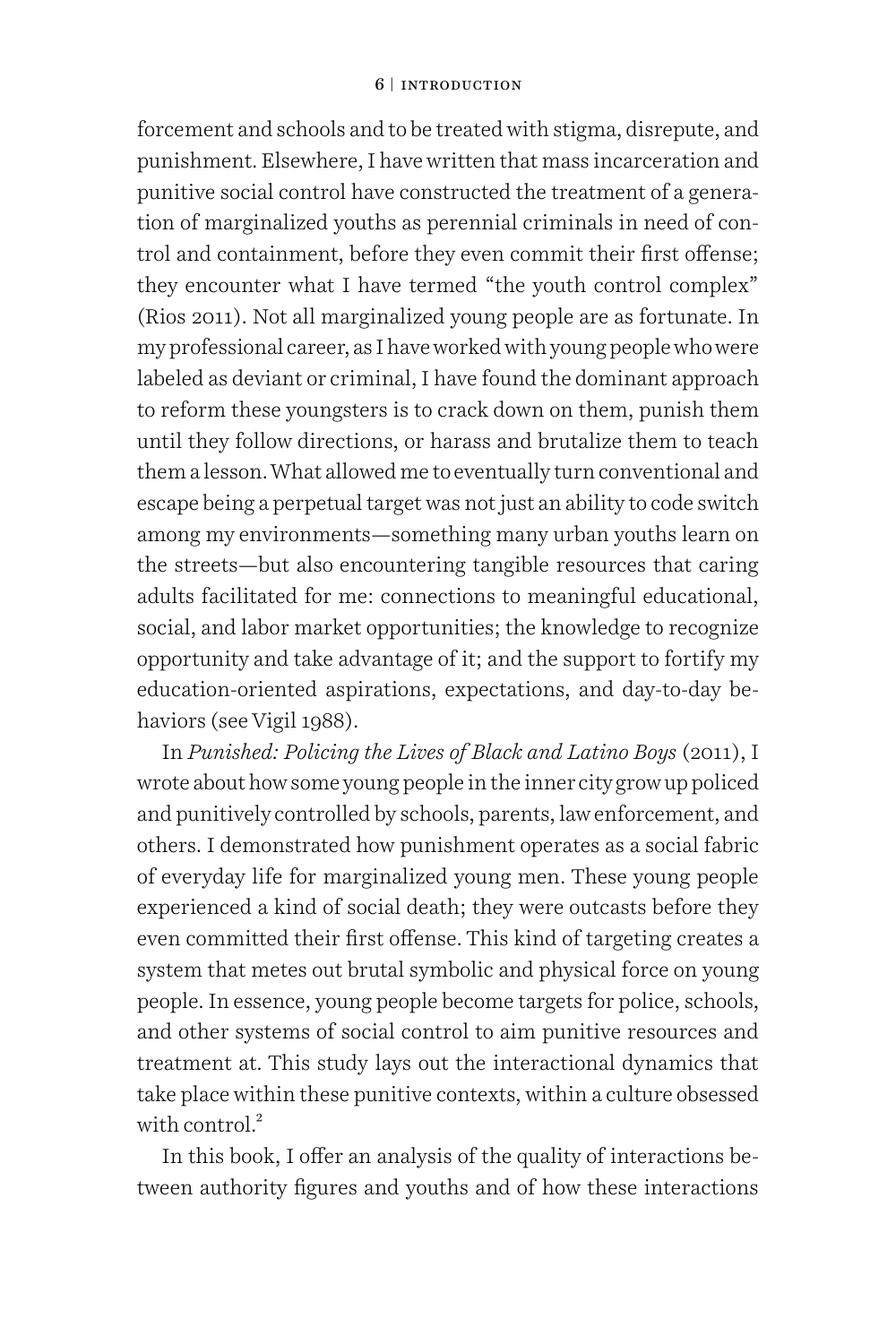impact the ways these youths engage with institutional actors; of how they view themselves, their social contexts, their futures; and of how they behave. I analyze how culture plays a key role in determining the well-being of young people that navigate punitive institutional settings. I show how, in attempting to support or reform youths placed at risk, schools and police develop practices that contradict good intentions.<sup>3</sup> These actions support a specific kind of cultural framing in young people that often leads them to further criminalization. In the end, I argue that institutional process and power overdetermine young people's ability to adopt and refine specific cultural practices and actions that impact their well-being. I also include recommendations for program and policy solutions to the misunderstanding, misjudging, and mistreatment leveled on these youths that perpetuate their social misery.

Although the problem of hypercriminalization, targeting, and negative framing of marginalized youths of color is a massive issue, solutions are not impossible. For instance, when I demonstrated an interest in returning to school and finding a job, my teacher, probation officer, and potential employer responded with empathy and compassion. They provided resources, opportunities, and second chances that created a trajectory of social mobility for me. But few of the young people I shadowed encountered these kinds of empathy or resources. The many youths I have followed who did not graduate from high school or achieve social mobility encountered a lack of opportunities and resources to develop the skills, not just to survive, but to thrive.

A "surviving" frame is one that allows young people to utilize the street-life skills that they have learned to persist in a world with few social and material resources. A "thriving" frame is one that influences young people to seek out the skills to accomplish conventional goals, like acquiring a job, doing well in school, and desisting from health-compromising behaviors. As I developed a "thriving" frame for becoming an adult, mentors taught me to recognize and utilize these opportunities. Finally, the opportunities that I was given were culturally relevant, resonated with my tastes, desires, and aspira-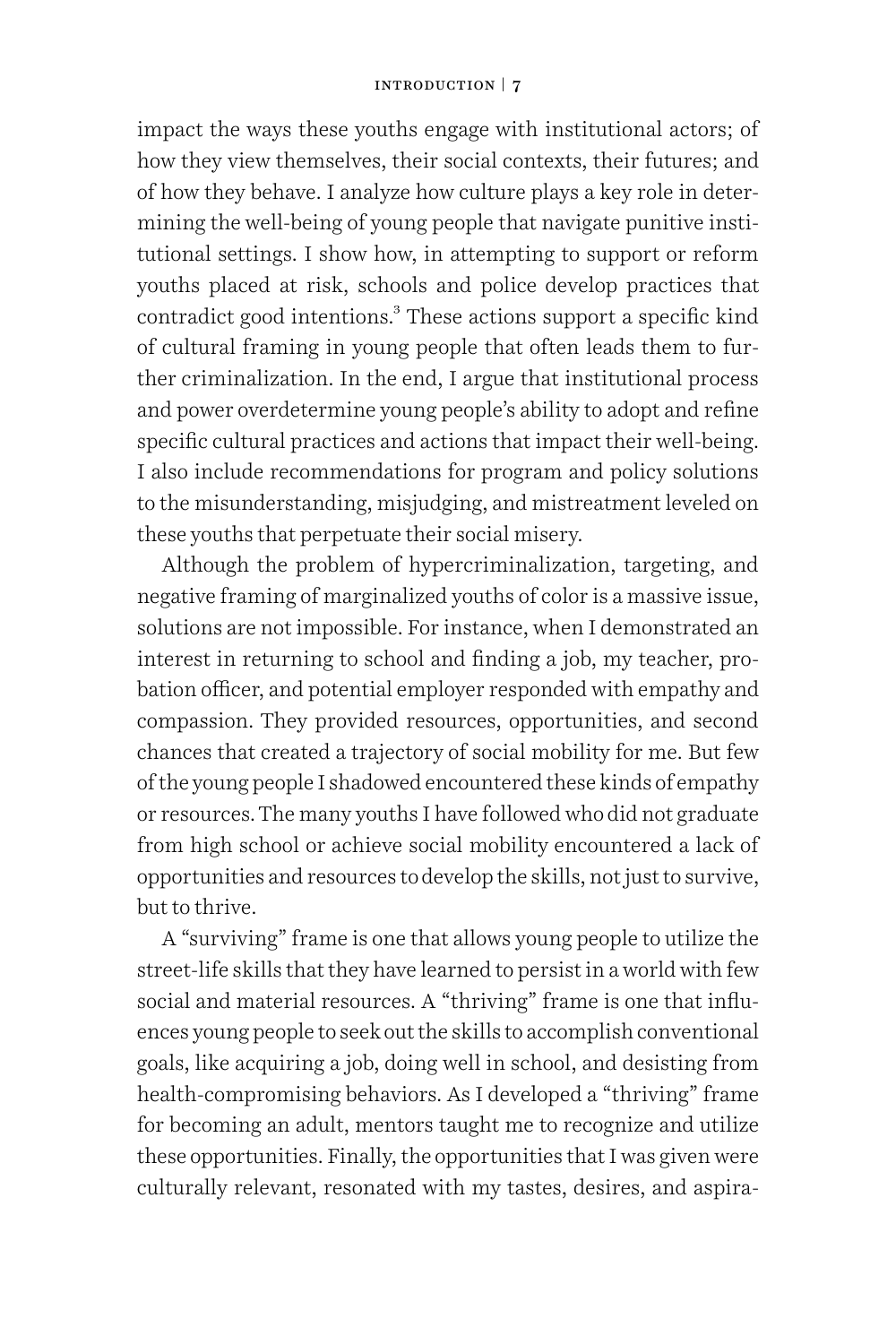## 8 | INTRODUCTION

tions, pulling me away from street life into a more conventional livelihood. As I moved beyond surviving to thriving, I remember telling myself when temptations arose to return to crime: "Don't just do what you *gotta* do; do what you *have* to do." I was reminding myself to utilize productive strategies for dealing with conflict, stress, and adversity. My sense of responsibility changed because I found a viable support system to enhance and promote a more positive, productive persona.

## Multiple Identities, Multiple Settings

Over the years, I have questioned what prompted me to shift drastically between a harmful street life and informal economy, the conventional labor market, and eventually back to school. In many ways, this was the motivation for this study. Was this kaleidoscope of multiple identities displayed within one day's time unique to my life? Could other young people, caught up in the juvenile justice system and street life, also drift between different identities, and if so, under what conditions would each performance dominate?<sup>4</sup> What might be the implications for programs and policies if we were to recognize that young people indeed have the ability to shift seamlessly between conventional and deviant displays with minimal intervention and within a few hours' time? What role could institutions play in providing young people with the resources for shifting between these presentations of self?

The research on juvenile delinquents that I have encountered seems to contradict my personal experience and that of the young people I have shadowed over the course of ten years. The literature typically depicts various dichotomous typologies—the street kid, the decent kid, the clean kid, the dirty kid—that are seemingly fixed with one master identity. But in the real world, there is no such thing as fixed types. The angry person is only angry for a set amount of time; after, we might find that he is sad, happy, excited, et cetera.<sup>5</sup> Identities also shift on a consistent basis. For example, consider the multiple identities that college students navigate. They can simul-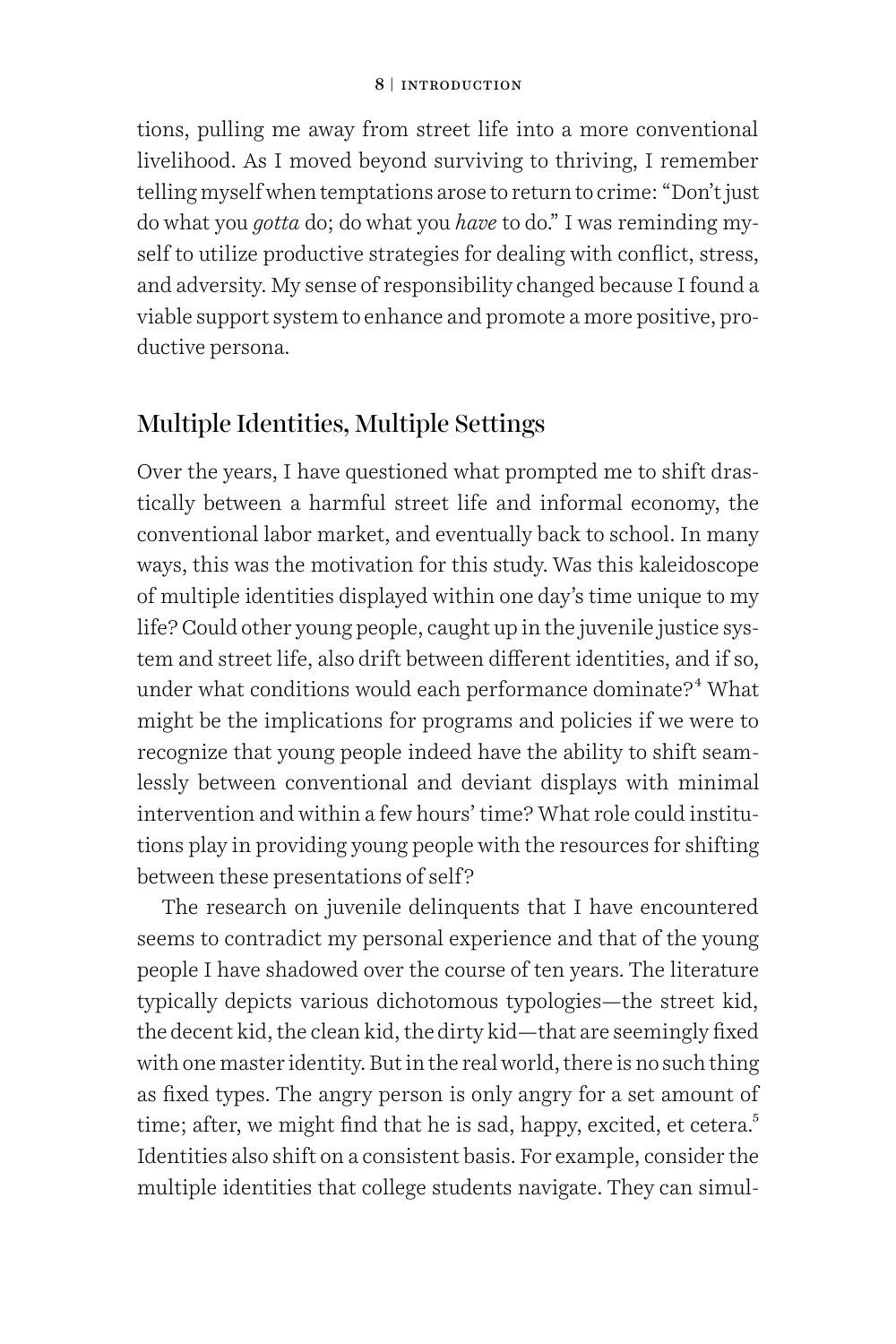taneously be one or more of the following: young adults, athletes, obnoxious drunks, travelers, cheaters, daughters, boyfriends, drug users, deviants, assholes, and social justice champions.

Some of the street-life-oriented young people I have studied do present aggressive tendencies, at times. However, more common are young people who shift their practices, actions, and attitudes across short time spans (e.g., a few hours) and spaces (e.g., between school and the street). They may be persistently vulnerable, but they are hardly static in the ways in which they navigate their worlds. I have discovered that youths can consistently adopt different personae, and *institutions play an integral role in the types of performances these youths enact and the sorts of cultural frames they engage* (see Vigil 1988; Harding 2010; Conchas and Vigil 2012). Instead of thinking of people as fixed types, we should view them as actors dynamically responding on a stage with constantly shifting backdrop and scenery, their performances influenced by different settings and different actors they encounter. This process is difficult to analyze because in the real time in vivo world, the individuals we study continually and consistently shape-shift. Since we are trying to capture patterns and replicable understandings, we tend to write about people in one-dimensional, practicable ways. Researchers in many ways are like still photography cameras. We collect a plethora of images that represent the real world but these images can only portray specific, frozen in time moments. We should strive to be more like video cameras in that we represent the multiple dimensions that we encounter in the real world. Following young people across institutional settings allows us to see these multidimensions and the many impediments and supports various institutions provide.<sup>6</sup>

In order to understand how this process of shifting personae operates among marginalized young people, I decided to shadow those considered a high threat in the community they lived in gang members. Most books about gangs focus on the life stories, group processes, perspectives, structural impediments, criminal behaviors, life outcomes, or resistance strategies of gang members (see, e.g., Vigil 2002). Although such interrogations provide valuable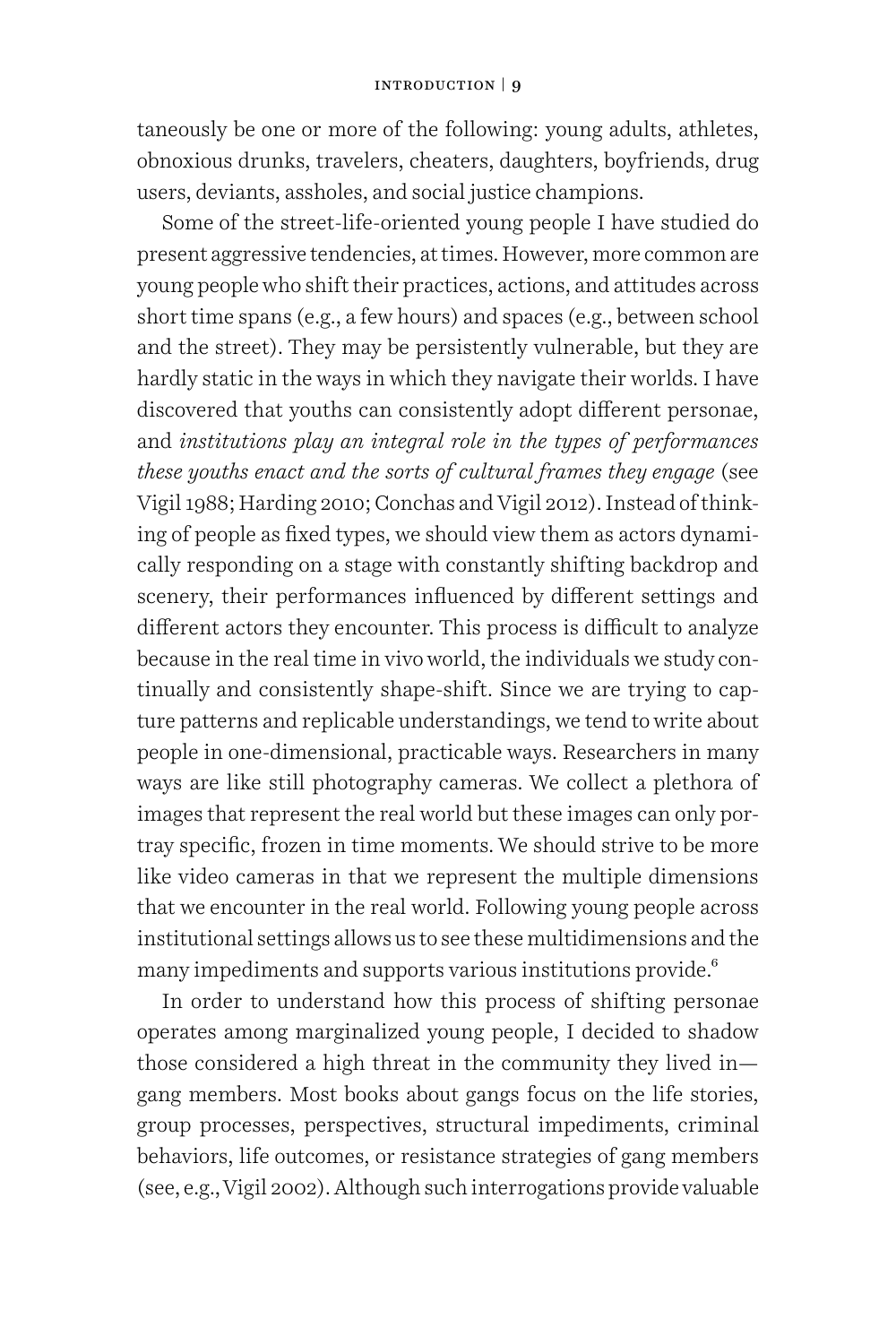#### 10 | INTRODUCTION

insights, this book takes a different tack to focus on the outcomes of interactions between gang-associated youths and the institutional actors they encounter. I utilize the phrase "gang-associated" to describe individuals who have been labeled or self-describe as gang members (typically, the former is more common). "Associated" helps to remind us that many gang members are actually gang members because they have been labeled as such. A "gang" is just that, a label. When we forget this caveat, we perpetuate ideas of inner-city youths as violent criminals—an identity often connected to gang member in conventional discourse. To understand the multiple dimensions of these young people that are typically seen as onedimensional gangsters, I shadow them from multiple angles.

Let's imagine that a helmet camera has been attached to the youths you will meet in this book, and what you see are snippets of youths' experiences as they navigate multiple settings. This narrative view emerges from interviews, focus groups, and observations. In addition, let's imagine the camera capturing these youths' lives has a zoom-out lens so you can see the youths themselves, the institutional actors they encounter, and the settings they navigate. Let's also imagine that another camera is recording from across the room or across the street, providing a vantage point from which I can make observations about the youths and their interactions with institutional actors. In this way, I have applied a triangulated method in which interviews, observations, and focus groups yield insights from various viewpoints in the field.7 Readers who wish to learn more about this triangulated method and my "shadowing" approach may read the methodological appendix.

I am not interested in creating yet another sensationalistic or celebratory book about "ghetto denizens" or "gangbangers," but rather in providing a deeper understanding of the processes by which authority figures fail to support young people and to recognize their multiple dimensions and multiple selves and how young people fail to demonstrate to the system their readiness to change. I show that as police and educators—often with good intention—try to reform or support young people, they create human targets: youths pro-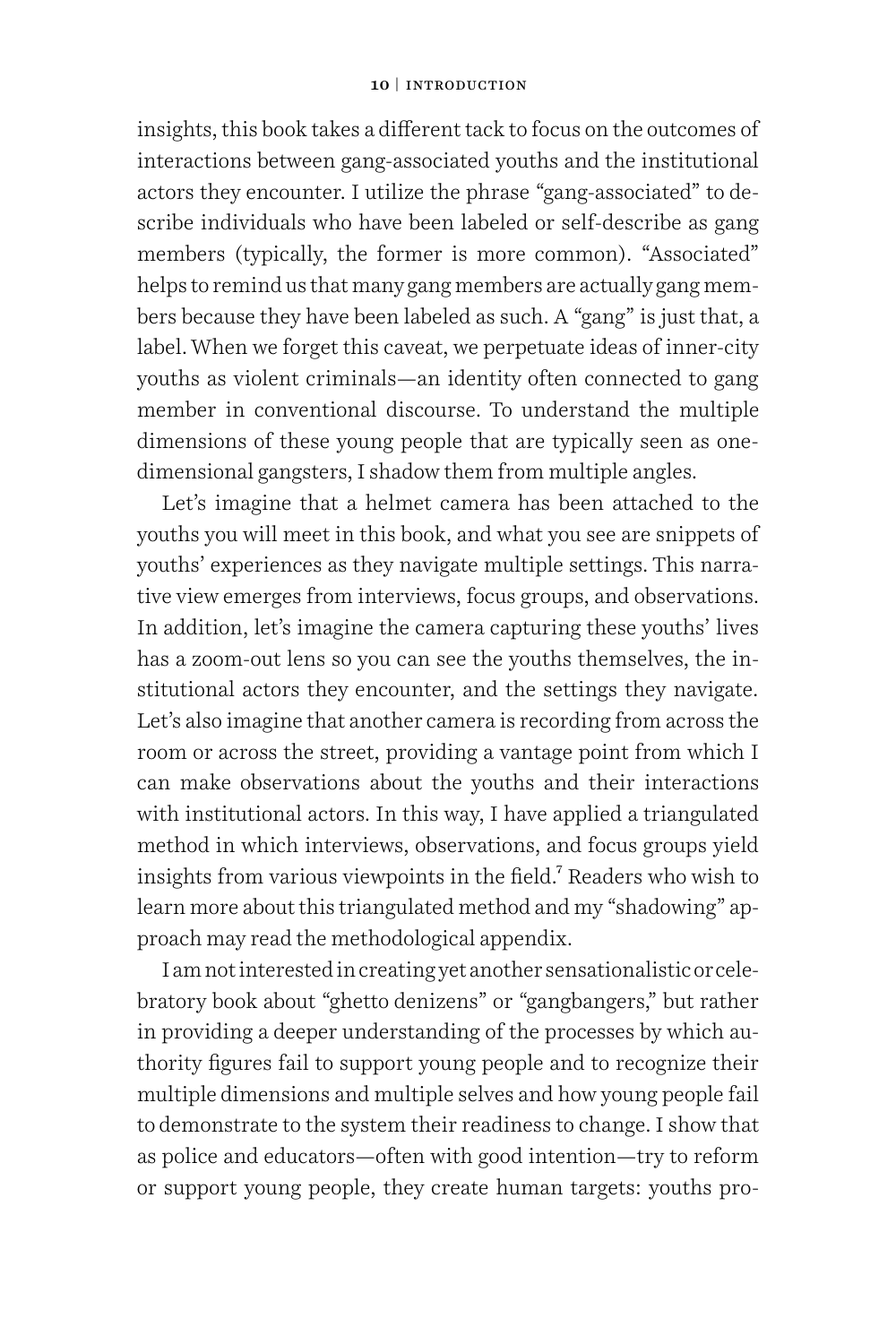duced and portrayed as risks and criminal threats. As a result, they deliver punitive treatment at these youth, expecting a positive response. Instead of reforming, young people recognize this systematic targeting and look for ways to get the bull's-eye off their backs or to fight back. This targeting leads young people to drift between conventional and self-compromising identities, while authority figures also vacillate between restorative and punitive social control in dealing with these disreputable individuals.

## Pernicious Fire

Criminologist David Garland has argued that the United States has developed a culture of control. This culture of control is characterized by a deep-seated fear of crime; marginalized, primarily poor, populations rendered as criminal threats; the expansion of punitive legal sanctions; the obsessive focus on victims; and the manipulation of crime issues for political gain. Culture becomes a powerful, lone-standing vessel that helps to produce social marginalization through punitive mechanisms (Garland 2001b). But what does this culture of control look like in real time? How does it come to affect the lives of those individuals that become its targets? The aim of this book is to provide an ethnographic archaeology of the processes that this culture of control imposes on marginalized youths, and the cultural formations that circumscribe these young people's lives as they engage with punitive structures.

As human targets, young people inevitably encounter pernicious fire—the meting out on individuals any number of detrimental outcomes, such as institutional stigmatization, school suspensions or expulsions, police harassment and humiliation, or disproportionate arrest and incarceration. Pernicious fire can evoke a life of social misery—like when an individual is pushed out of school or granted a criminal record and is unable to find viable employment. The more that authority figures misunderstand and mistreat marginalized populations, the more likely they are to resort to pernicious fire. This notion of pernicious fire is both a metaphor for the continuum of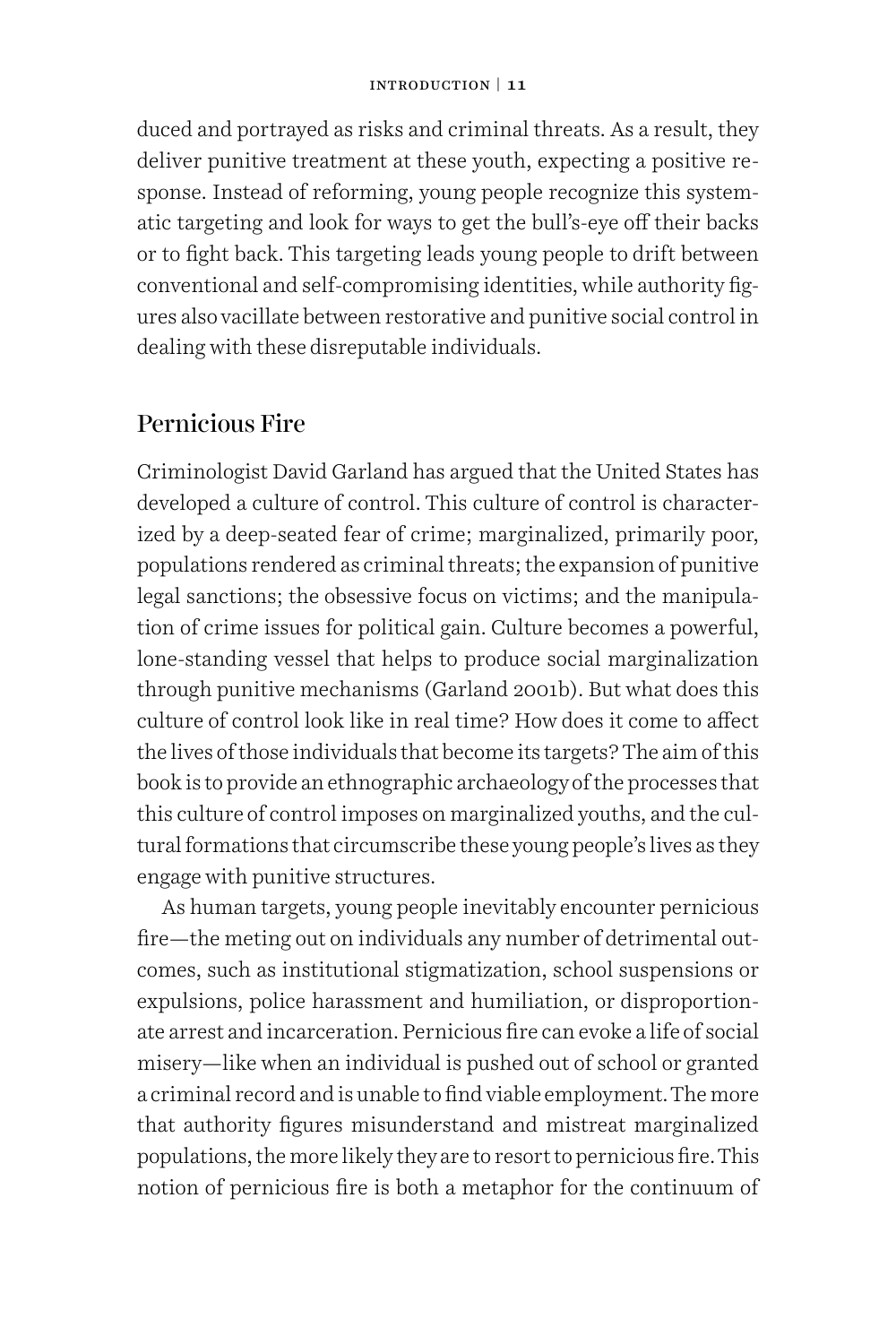punitive treatment across institutional settings and an observation of the trajectory of social action that leads to lethal outcomes, like police killings of unarmed males of color.

In recent years in the United States, a spree of police shootings of unarmed young men of color has made national news. In 2016, Alton Sterling, a black male in Louisiana, and Pedro Villanueva, a Latino male in California, were both shot and killed by police. Both of them were unarmed. While Sterling's case made national headlines, Villanueva's killing did not receive much national media attention. It appears that when Latinos are killed by police, the national media does not pay as much attention to the issue, diminishing the story of the punitive and violent policing of Latinos in the United States. But, as I demonstrate in this book, poor Latino youths encounter punitive and violent police treatment that is also worthy of national attention.

Police killings of unarmed men of color have also spurred some of the most vibrant, massive, controversial, and prolific social movements among marginalized classes in recent history. Two more of many cases were the killings of Michael Brown and Andy Lopez. Michael Brown, an unarmed, black eighteen-year-old, was fatally shot by a white police officer on August 9, 2014, in the Saint Louis suburb of Ferguson, Missouri. Brown's murder sparked near immediate protests in Ferguson as well as national media attention as residents called for an end to the pattern of police assaults on members of the black majority in a city with predominately white government officials (Bouie 2014; Schuman 2014). Andy Lopez, a thirteenyear-old Latino resident of Santa Rosa, California, was shot and killed by a white sheriff's deputy when the officer mistook Lopez's airsoft gun—a nonlethal replica of an AK-47—for an actual firearm. Similar to the Brown incident, protests were organized in Santa Rosa and throughout California to draw attention to an epidemic of police brutality (Alexander 2013). These young men represent just two examples in the national crisis of police misreading, misunderstanding, misjudging, and dehumanizing young males of color.

When police officers don't understand and fear the bodies, cul-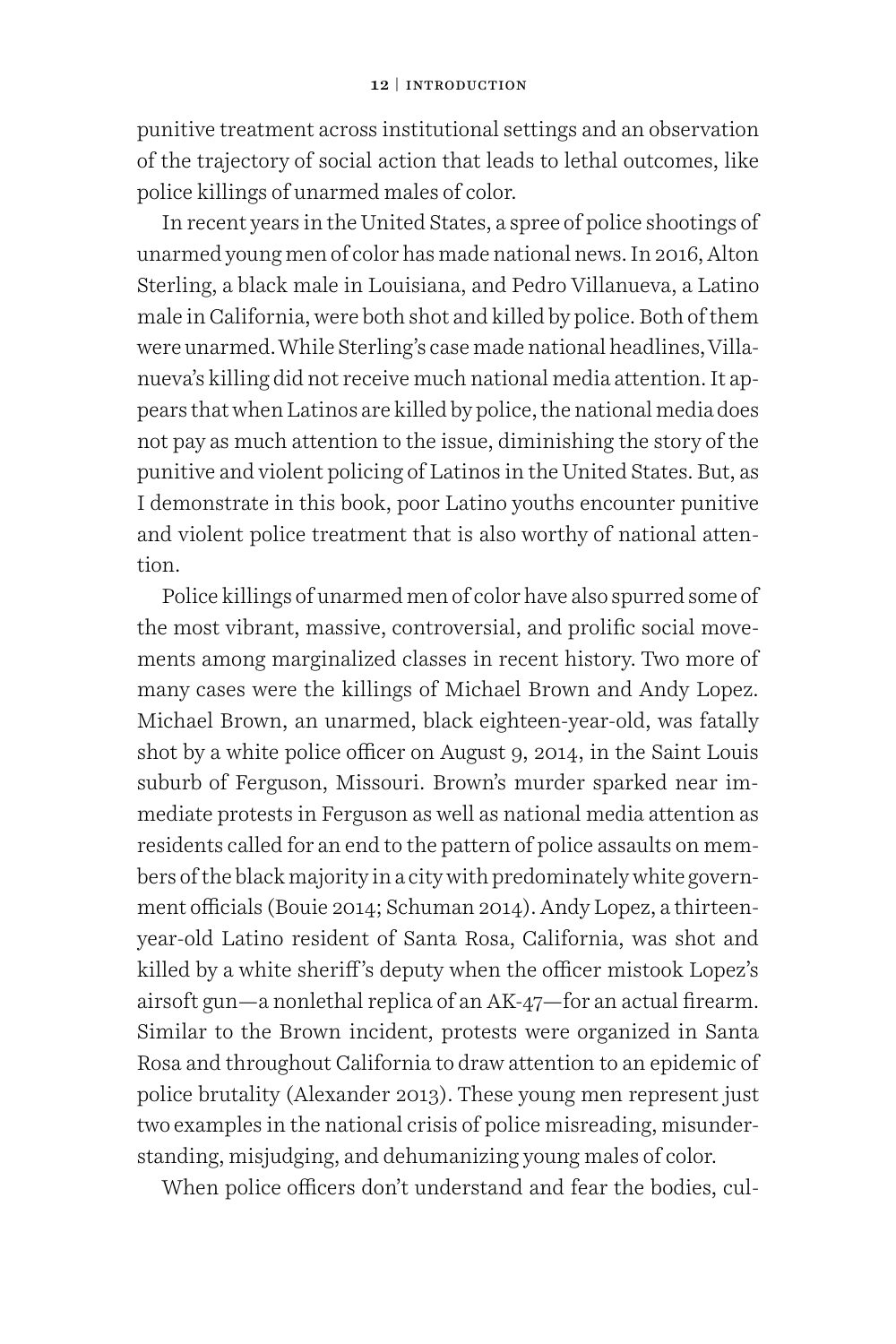ture, and actions of young black and Latino men—when they misrecognize and misframe them—they can make reckless decisions that invite unjust treatment, violence, and even death. Police operate in a larger cultural context in which they are socialized and taught to fear males of color. From a very young age, some youths are constructed as human targets by this culture of control, and when they encounter police mistreatment and violence, many in society may have come to believe these young people deserve such targeting and even eradication, leading to a culture of impunity within law enforcement departments across the nation. When police are trained by their departments to shoot when they feel that their life is in jeopardy, these fears, combined with the a system of impunity that does not hold officers accountable for unjustified killings, can play a major role in the split-second decision to shoot and kill a black or Latino male. Within this culture of control, officers are implicitly taught and allowed to operate under the assumption that blacks and Latinos are a threat and that their lives don't matter. While most police stops do not end in a killing, many police stops do result in negative interactions. It is these micro-punitive processes that build up over time, leading to negative community-police relations, resentments toward police, and racist policing.

Ultimately, I seek to demonstrate in this book how our punitive attempts to help, regulate, and control disreputable youths can end up creating a larger crisis of control and can lead to school failure and police violence. The unfortunate outcomes are entire communities that are hyperpoliced and hyperincarcerated (see Rios 2011; Fader 2013; Goffman 2014), tens of thousands of dollars spent to imprison even one person each year (California spends \$47,421 in tax  $dollars per prisoner annually)$ , $<sup>8</sup>$  and the perpetuation and accentua-</sup> tion of the social misery that poverty already brings to these young people. This crisis of control plays out through culture: day-to-day practices, negative interactions, and contested symbols that come to frame young people's understanding of their social world.

If we want heroin-selling, gangbanging, car-thieving, juvenile delinquents to reform and work toward developing productive lives,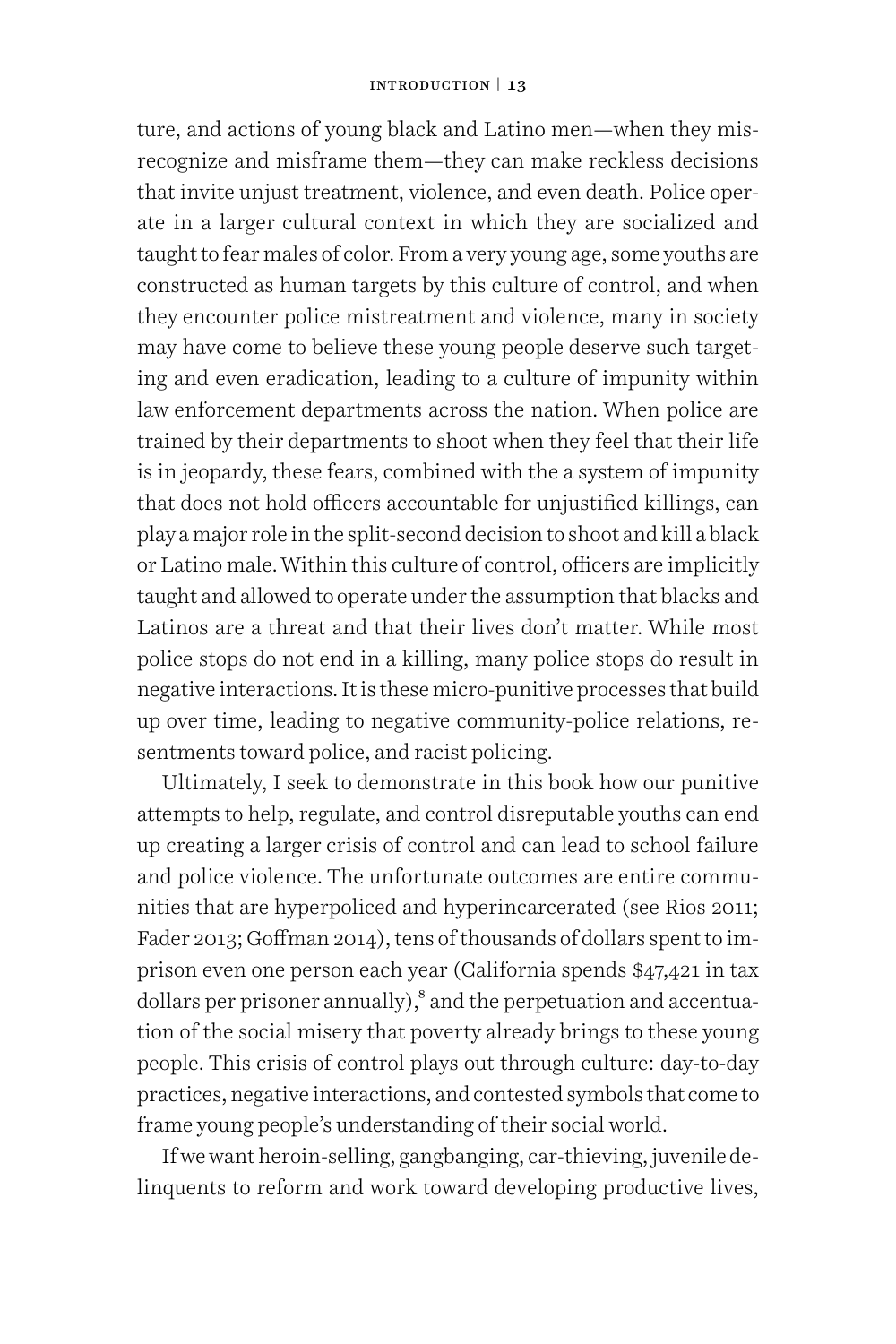## 14 | INTRODUCTION

then institutions, especially schools and law enforcement, must find ways to improve the quality of their interactions with these youths, provide them with meaningful resources to thrive on, and celebrate and promote their innate ability to shift between a myriad of identities and personas. We must develop programs and policies that account for the multiple scenes and backdrops that these youths regularly encounter as they seamlessly shift with fluidity through various daily settings. The culture of control must be replaced with a culture of care; we must stop setting young people up as targets and instead treat them as seeds to be nurtured.

## Study Participants and Setting

I observed the institutional and personal stories of gang-associated young people in a Southern California community I have renamed "Riverland." In order to protect the confidentiality of the participants in this study, I have created pseudonyms for them, their community, and the city they are from. While descriptions and news reports might expose the location and identity of some of the participants in this study, I have done my best to report findings that minimize vulnerability that this study might place them in.

Many youths that I initially encountered had multiple stories of racism, humiliation, and punishment meted out by schools and police; I wanted to explore firsthand what they experienced as human targets. I sought to collect information from multiple angles to unearth the logic and practice of this targeting process, of this culture of control. I conducted five years of observations, from 2007 to 2012, and interviews on street corners and in parks, a community center, courtrooms, a probation school, and a conventional high school. The study began at Punta Vista, a school for youths on probation, where I eventually conducted two years of observations. At that school, I developed relationships with some youths from the south side, who facilitated my encounters with other out-of-school, gang-associated youths.

Throughout the study, I observed and interviewed fifty-seven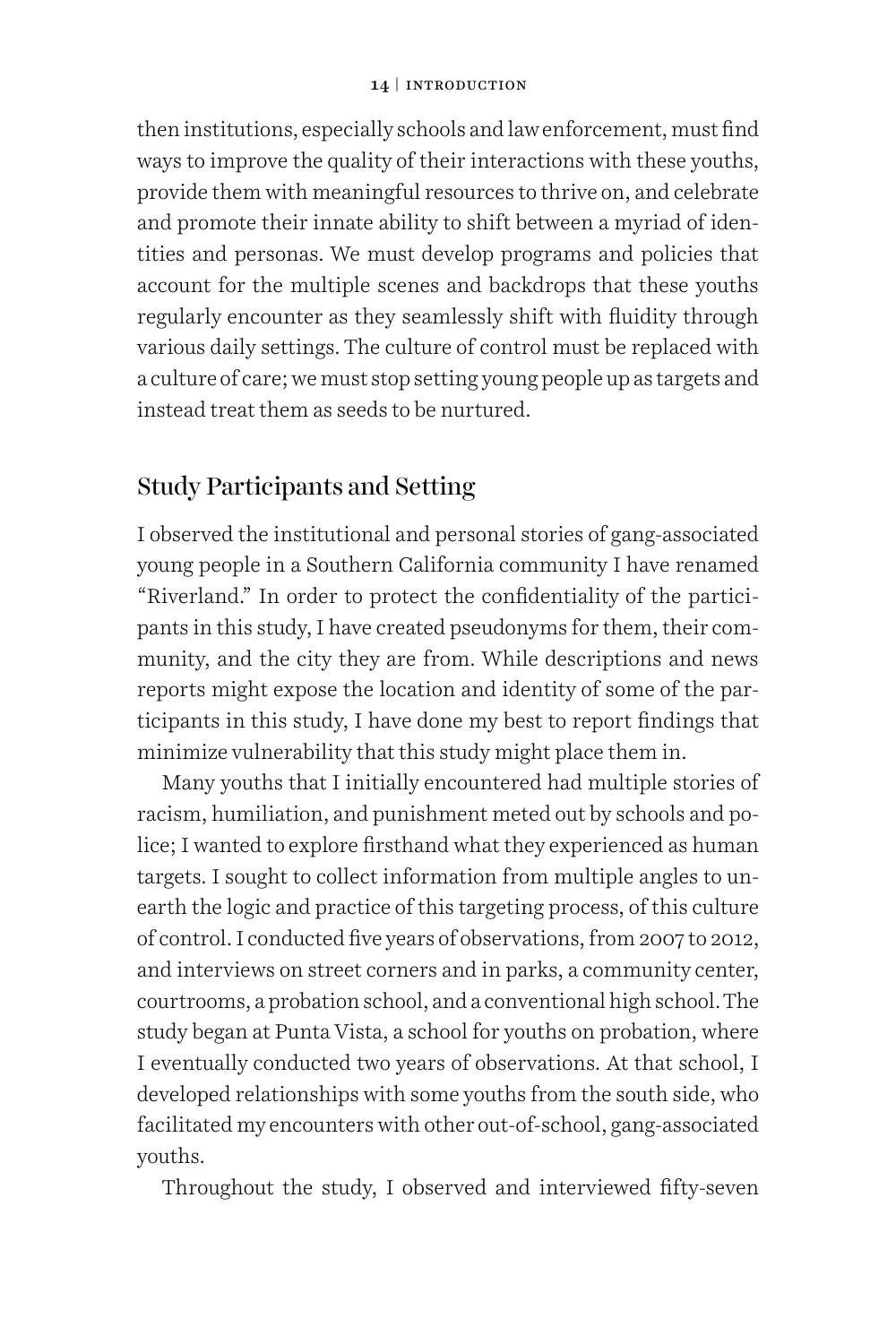Latino gang-associated males between fifteen and twenty-one years old in various settings; interviewed and observed eighteen gangassociated females, primarily at Punta Vista School; and supervised fourteen focus groups with females and forty-two with males. In this particular community, gang-associated females had a less visible presence, and as a male researcher, I felt a limited ability to gain trust and shadow the young women I encountered. Latina women experience a very unique trajectory from that of Latino men in the criminal justice system (see Diaz-Coto 2006). In addition, my research objective was to try to understand a group that is disproportionately represented as human targets, bearing the brunt of harsh school discipline, arrest, and incarceration—young males of color. Therefore, I chose to focus primarily on male gang-associated youths, while drawing insights from the young women whom I managed to interview and informally observe.<sup>9</sup>

Over the years, a team of eight graduate students and fourteen undergraduate students helped me to conduct focus groups and interviews for this study. Their research was primarily conducted at the local community center where we met with gang-associated youths as a team once a week on Friday evenings over the course of four years and where I could supervise them as they helped to collect interview and focus group data. Although I organized a research team to help with this project, I alone collected the systematic observational data outside of the community center in order to maintain consistency and to avoid exposing students to risk. While some of my students went on to conduct observations for their own independent research projects, the fieldwork observations that I report on in this book are my own, unless otherwise reported with "we" instead of "I." Chapter 3 was coauthored with Patrick Lopez-Aguado, chapter 4 was coauthored with Rachel Sarabia, and chapter 5 was coauthored with Samuel Gregory Prieto—all graduate students under my supervision at the time. They helped to collect and analyze data and to provide me with insight on my coding, theoretical memos, and preliminary conclusions, in order to ensure that at least one other person was seeing the patterns I uncovered in the field.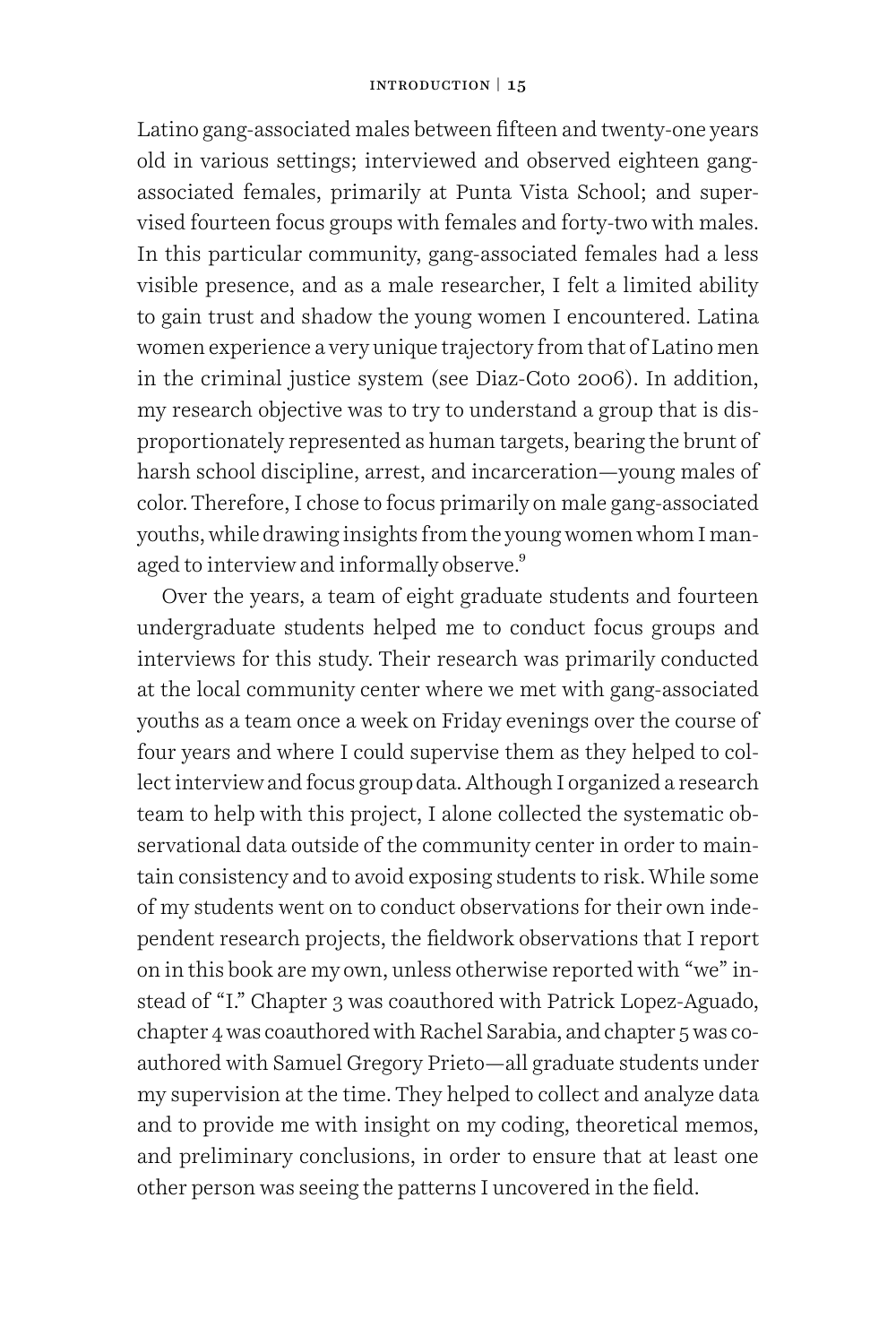## Setting and Study

Riverland is a Southern California city known as an idyllic beachside community. Its beautiful coastal geography inflates real estate values, attracting development of hidden mansions along hillsides that offer scenic ocean views, as well as upscale boutiques along Beach Street, the main corridor for the downtown commercial district. Home to numerous theaters, museums, and vacation homes, the city sells itself as having the culture and sophistication of California's larger elite cities without the big-city problems of crime or poverty. Through the prioritizing and policing of public space, Riverland works hard to maintain the popular perception that it is exclusively wealthy and white.

But despite its tranquil image, Riverland is not immune from race and class conflicts. A few blocks from Beach Street, Chavez Avenue cuts through South Riverland as a kind of second main street, one that caters to the city's overlooked Latino population. Largely hidden from Riverland's projected image and rarely acknowledged in positive reporting by local media, Latinos comprise approximately 30 percent of the city's population, and most of these residents work in the low-wage service sector. South Riverland houses many residents of color, positioned as a servant class to the larger population, who struggle to survive in face of the extravagant cost of living, one of the nation's highest. Some of them live in dire conditions and express a desire for better living conditions. Thirty-one-year-old Cristina, mother of Rosy, a fourteen-year-old gang-associated girl, explained:

I would like them to have the basic resources they need. How do I help them, if I don't have the money? . . . Rosy doesn't get a good lunch. She comes home hungry, and I don't have much. I want to be able to provide them with the basics: shoes, food. I want to be able to feed my kids, to clothe them. I think that has a lot to do with how she acts. She gets frustrated with our situation. Frustrated over not having anything and living the life we live. I think this lifestyle is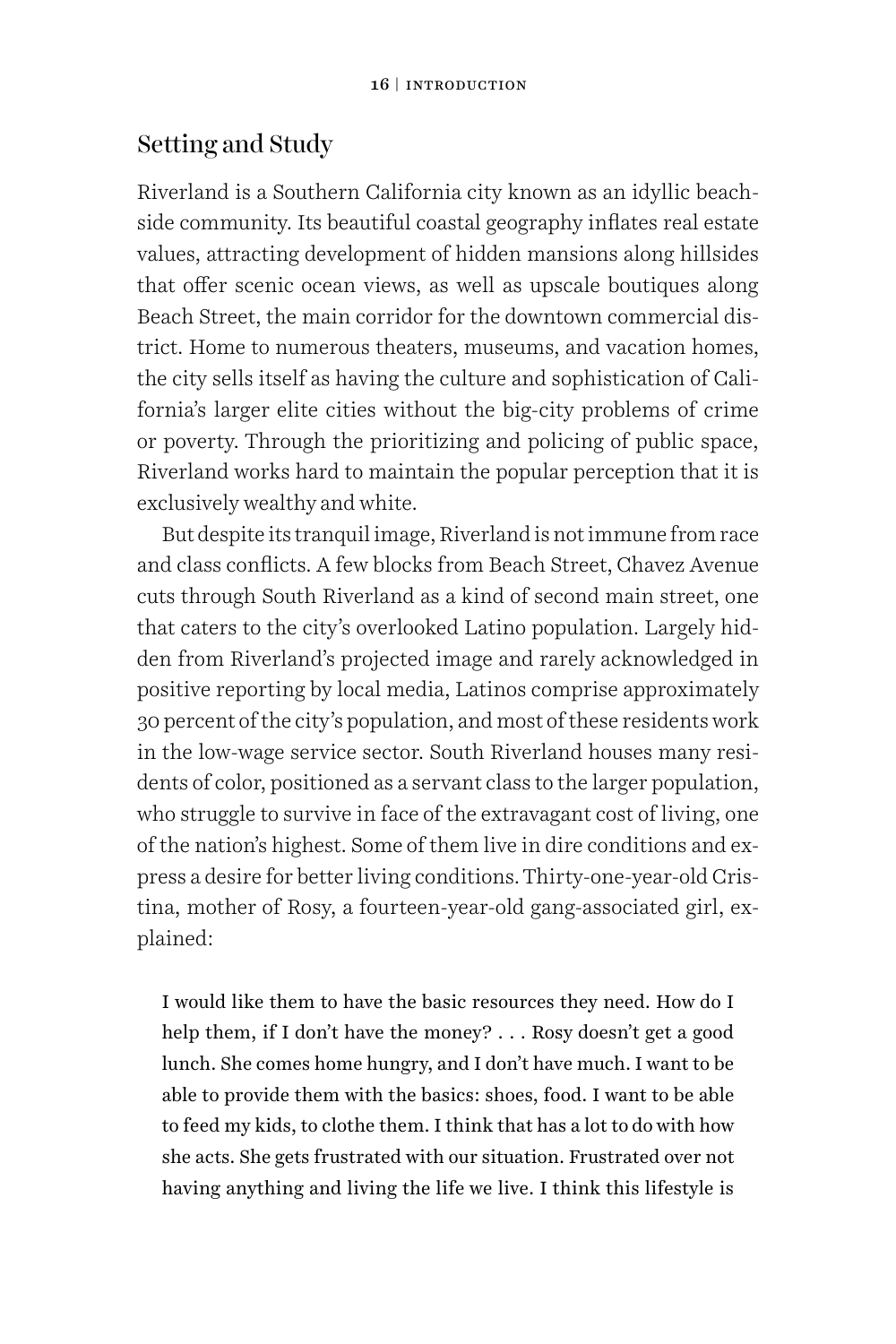what drives her to hang out with her friends in the street; drives her to stay on the streets with her sister rather than come home. They have food. She is probably tired of Top Ramen or Cup-o-Noodles, or canned vegetables or peas, but that is what I can afford and sometimes they are free from the church. We don't even have money for laundry detergent. We have been wearing dirty clothes for the last few days. We haven't washed in three weeks.

The youths in this community commonly find themselves publicly racially profiled as criminal others. The local division of labor that designates Latinos as low-end service workers who cater to wealthy residents and tourists reinforces racial tensions.<sup>10</sup> These status differences, which are most visible at school and in encounters with whites, remind youths of color that they are considered "dangerous, fearsome" people, a designation that is ironically both stigmatizing and empowering. The youths' responses are varied, but some turn to gang culture and life, like Rosy. Youths who adopt gang-associated attire find they have the power to cause a reaction—usually a negative one, within a context in which they are feared. Johny, a sixteenyear-old gang-involved Latino, explained:

If you go with your homies, they stare at you. Baggy clothes make you look suspicious . . . around here if you're walking in a little group. People are all scared of you. . . . If *gueros* [whites] are coming toward you, they'll get off the sidewalk so you can pass by. They're scared as fuck!

Latino youths report other encounters with white residents that serve to reinforce the local economic hierarchies. Johny continued:

I used to work at the farmers' market with my father, and there was white people that would give you attitude about the color skin that you are. 'Cause I'm working behind this table selling these things to you don't mean you have to be rude to me, 'cause you don't have to buy them from me and feel like I need you.<sup>11</sup>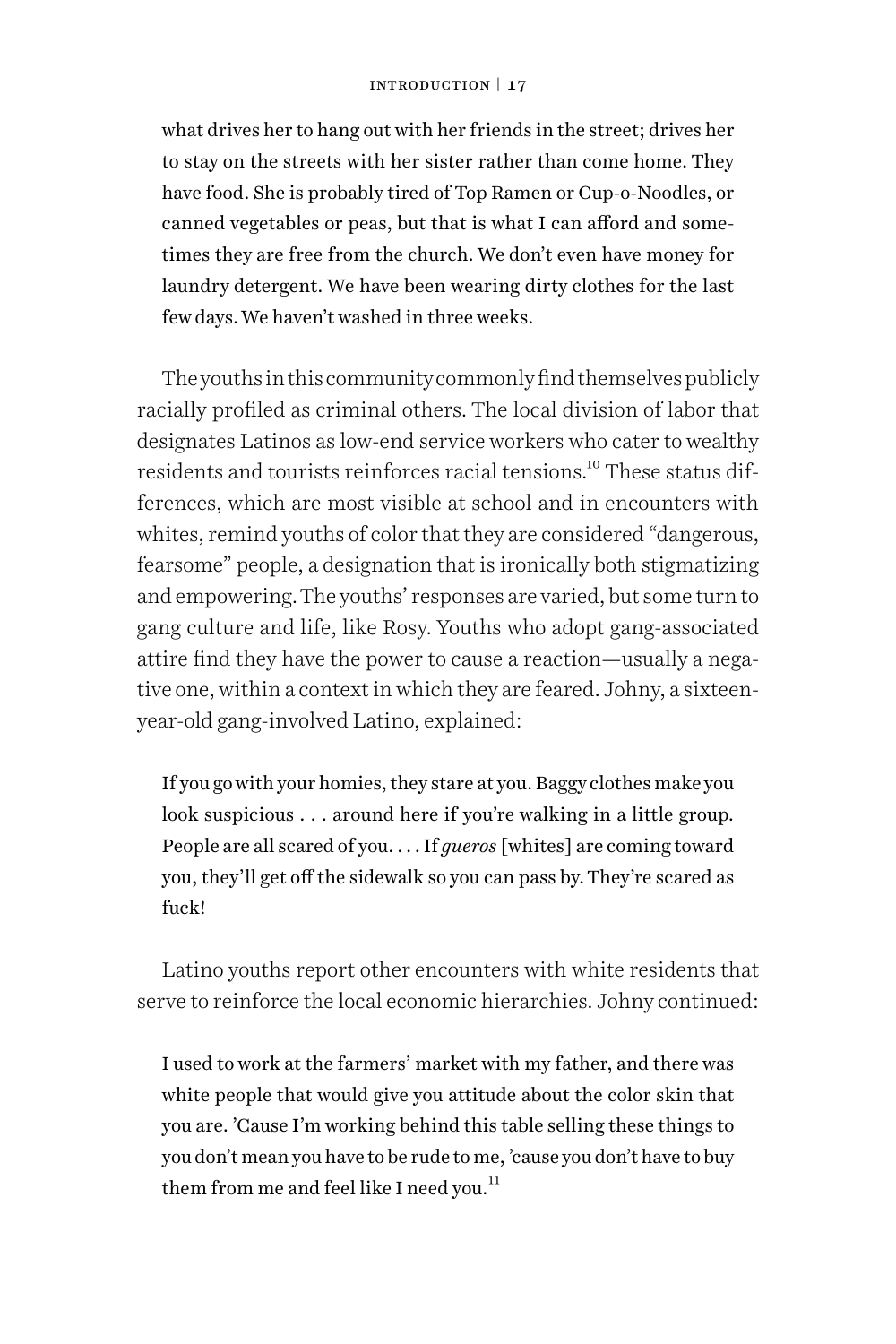## 18 | INTRODUCTION

Race and class become inextricably tangled as young Latinos are expected to represent a working class that serves the wealthier white locals. But rather than submit to class oppression and become "good workers" while being robbed of opportunities to obtain viable occupations, these youths become defiant against the exploitive status thrust upon them.<sup>12</sup> Within a culture of control, these young people have come to be feared and constructed as criminal threats rather than docile, exploitable, "well-behaved" workers.

In Riverland, race and class marginalization also occurs in schools. Sixteen-year-old Mary, a student who was expelled for fighting and sent to the probation school, Punta Vista, shared her perspective:

I think they feel that like white kids are like better . . . like Mexican kids are, I guess, like gang-related and I think they think they're like bad influences, and they think we're like not smart. They think that like white kids are . . . smart, and they're like good kids, they're like good influences. . . . You could tell how the teachers are like how they look at you before you even start dressing different.<sup>13</sup>

This criminal labeling becomes a self-fulfilling prophecy for many youths of color. Another gang-associated male, sixteen-yearold Tito, experienced similar treatment and pinpointed an incident that strongly influenced his decision to adopt a "gang" style and drop out of school: ""The teacher chose . . . me, and the white guy [a fellow student],' he said, 'Oh, he won't know the answer. He's Mexican.' The teacher didn't say anything."

When I asked him how he felt about this, he said,

I felt like shit, so I just skip school. Go to a friend's house, help my parents with work, do drugs, fucking just go look for fights, go to Beach Street. Just anything rather than school. I hate school.

For many of these youths, school becomes a place where they feel disrespected and reprimanded rather than educated, and as a re-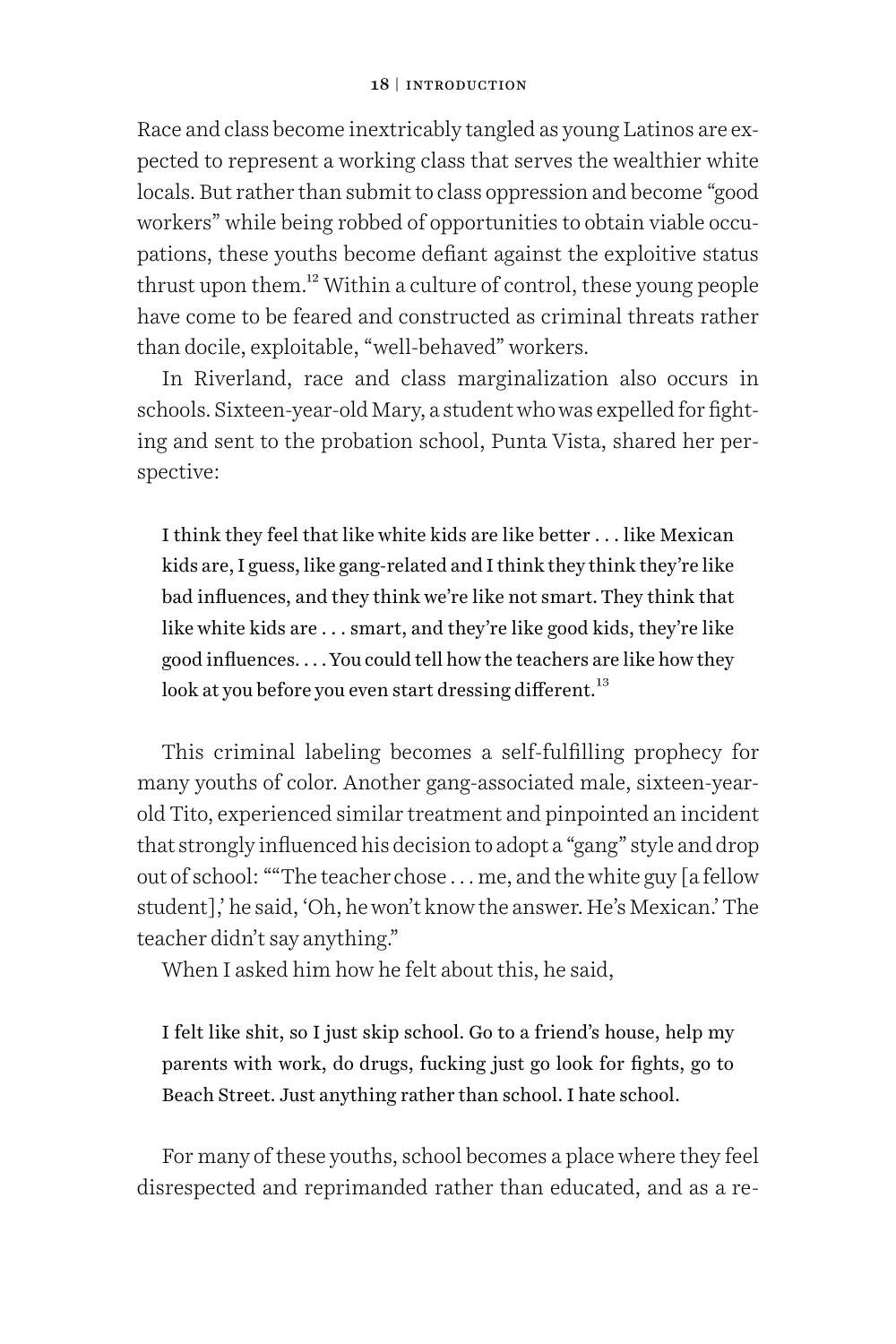sult, they develop an oppositional stance toward educational institutions and seek alternative spaces for acceptance and affirmation (Dance 2002). One such surrogate is the street and gang life. Once associated with this world, young people find it more difficult to succeed in school and the labor market, and they get caught up in the criminal justice system. Institutional labels and the way in which institutions treat these gang-associated youths play a role in young people's well-being.

## What's in a Label?

After gathering data in the field for a year, I developed a conceptual and theoretical framework in order to understand the processes by which labeling shaped the kinds of cultural and material resources, and by default life outcomes, that marginalized Latino youths encountered. This section describes the conceptual and theoretical framework I utilize and develop. Readers who wish to immediately learn more about the youths in this study, their contexts, and their stories may skip to chapter 1.

To be "from the south side" carried multiple meanings in Riverland. One could have grown up there, resided in a south side neighborhood, or be formally labeled as a member of the south side gang by schools or law enforcement. This ambiguous labeling created immense problems for law enforcement, schools, and the media as they sought to determine who was a gang member and who was not. Often, these parties—along with social scientists—have been content with a loose definition of a gang member that could be applied to youths who wear symbols, enact mannerisms, hang out in specific areas, and represent specific racialized populations. Entire books on "gangs" have been written by social scientists without clearly defining how they determined gang membership. Decker and Van Winkle's *Life in the Gang* (1996) is one example. In describing gang activity and behavior, these authors make it appear as if all the youths in the community they studied were gang members. The uncritical assumption that these and other "gang experts" make is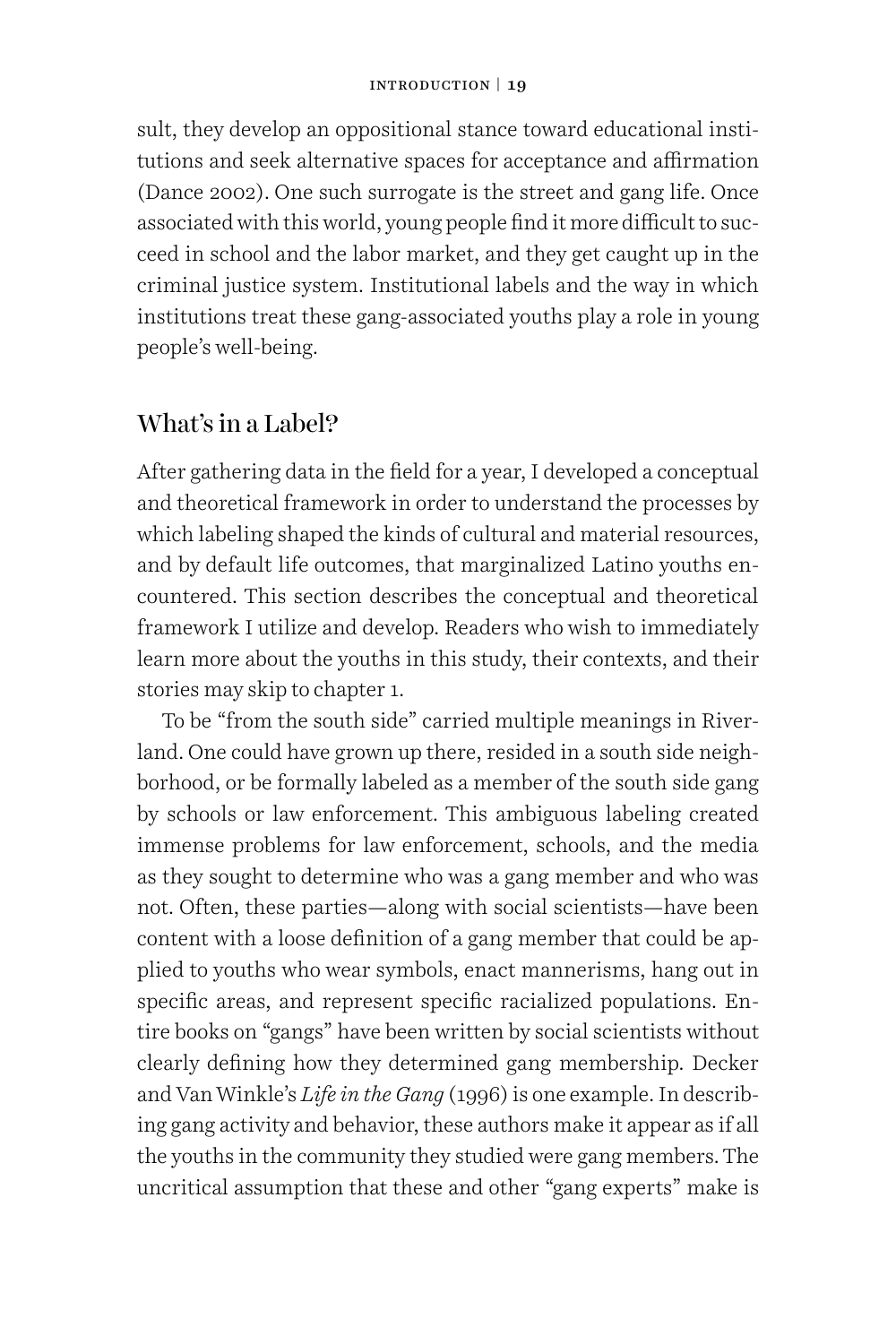that living in poverty, being of color, and having a tight-knit group of friends renders one a gang member and, therefore, an ideal research subject.<sup>14</sup> Gang researchers must reflect on the process by which they determine gang membership, and find strategies for determining if their definitions hold any value in the real world, prior to conducting their studies. Otherwise, they risk misrepresenting the lives of marginalized youths and influencing practice and policy based on fallacy.

For this research, I sought to bypass simplistic, racist labels devoid of empirical evidence that are frequently applied to urban youths of color. Instead, I refer to the boys in this study as "gangassociated." To be gang-associated is to be perceived as, self-reported as, or informally or formally labeled (typically by law enforcement or schools) as an actual gang member. The reason I utilize this label is to address the ambiguity that exists in the study of gangs. "Associated" here refers to those cognitive, institutional, or interactional processes by which individuals are connected to the gang life. This line of reasoning helps us acknowledge that the research and writing we conduct is also embedded within a larger culture of control that influences the intersubjective construction of reality that our work produces. In other words, researchers can be just as complicit in constructing marginalized populations as criminal threats in need of regulation and control.

How do we know who is a gang member? Sometimes, when young people self-report, they have their own arbitrary definitions of what a gang is. Some believe a crew of three friends with a moniker for their group is a gang; others believe that you are not a gang member until you have been officially initiated by a street gang under the jurisdiction of a recognized prison gang, such as the Mexican Mafia or *Nuestra Familia*. In one instance, police formally entered a fourteen-year-old in a statewide gang database—CalGang, hosted and supported by the California Department of Justice—simply because he wore a hat bearing his childhood nickname, *Flaco* (Skinny), on the bottom flap. Was he a gang member? Other times, without any justification other than their biased judgment or a few disciplinary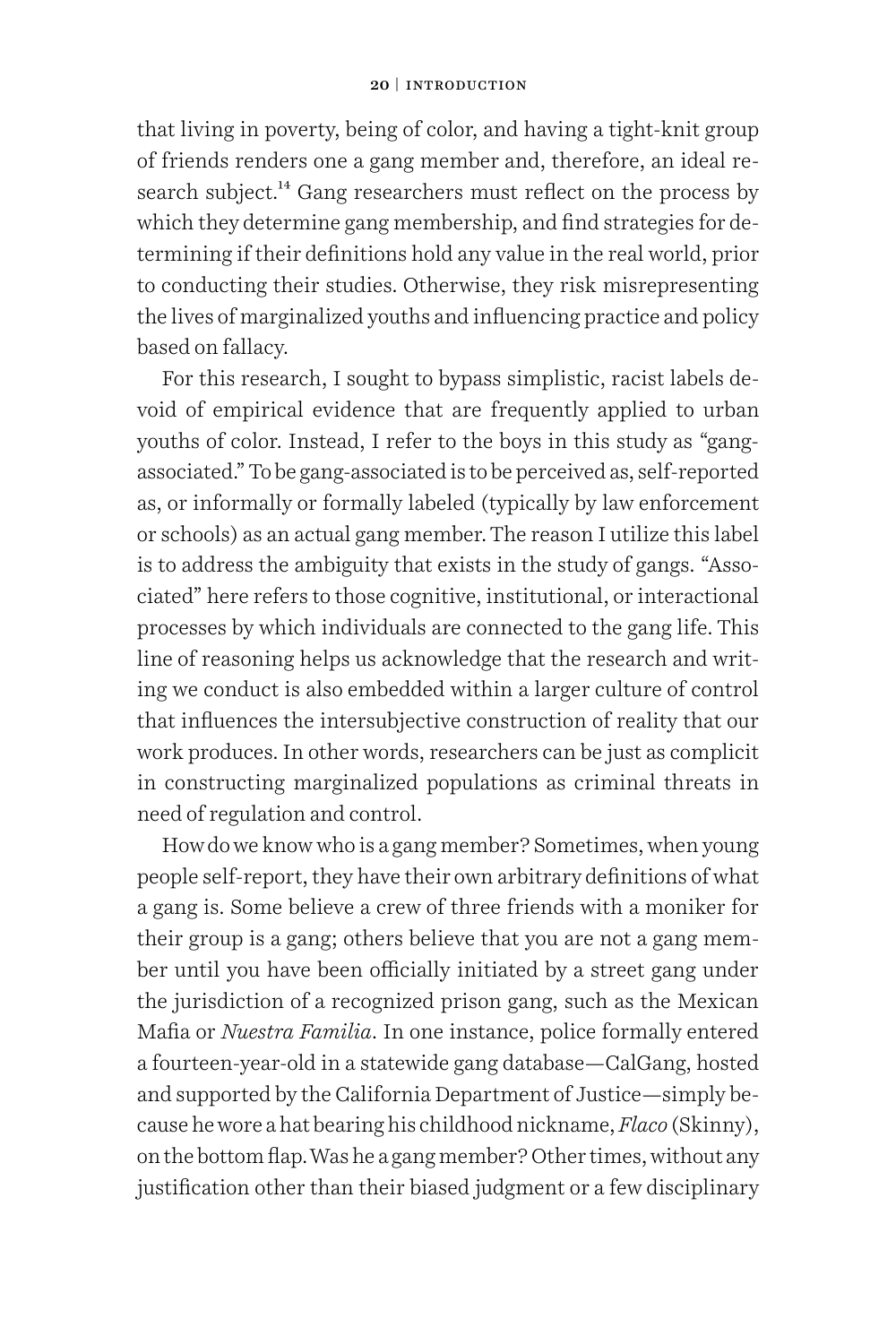incidents, or the youth's tough demeanor, school officials have been convinced that a kid is a gang member. The youth is labeled and treated accordingly: zero-tolerance dress codes, assignment to special programs, and interactions based on disdain, pity, or fear.

The gang label is a powerful one that generates specific resources, actions, and interactions within the various institutions these young people must navigate.<sup>15</sup> For example, during my time in the field, researchers at the University of California, Santa Barbara, had helped to create a "risk assessment" instrument for the county probation department to survey probation youths about their attitudes toward violence and crime. The youths were also asked whether their relatives where gang involved or in jail or prison. The intent was to collect data on the resources that these young people needed to facilitate their reform. During four court observations, I witnessed prosecutors using these instruments to make a case against some of the boys.16 The logic: If the young man reported that his older brother was in jail and in a gang, then he was at risk of committing a crime as well and, therefore, should be given a harsher sentence to prevent that crime from occurring.<sup>17</sup>

According to criminologist and former gang member Robert Durán (2013), gang membership is socially constructed, and "there is nothing [finite] that establishes when people join or leave." Therefore, it is difficult to determine who is a gang member and when the person joins or leaves the gang. Research has shown that "most people fade away from the gang scene" (Durán 2013, 24) as they mature. But despite the fact that most gang members have been found to disengage from gang activity within two to three years from initiation, the effects of the gang label last much longer. When law enforcement or schools label a young person as a gang member, that youth is likely to face grave consequences independent of any possible criminal activity he may engage in, past, present, or future. These consequences might include indefinite registry in the gang databases, automatic gang enhancements if convicted of a future crime, stigma and negative treatment from authority figures, and injunctions prohibiting being physically present in certain loca-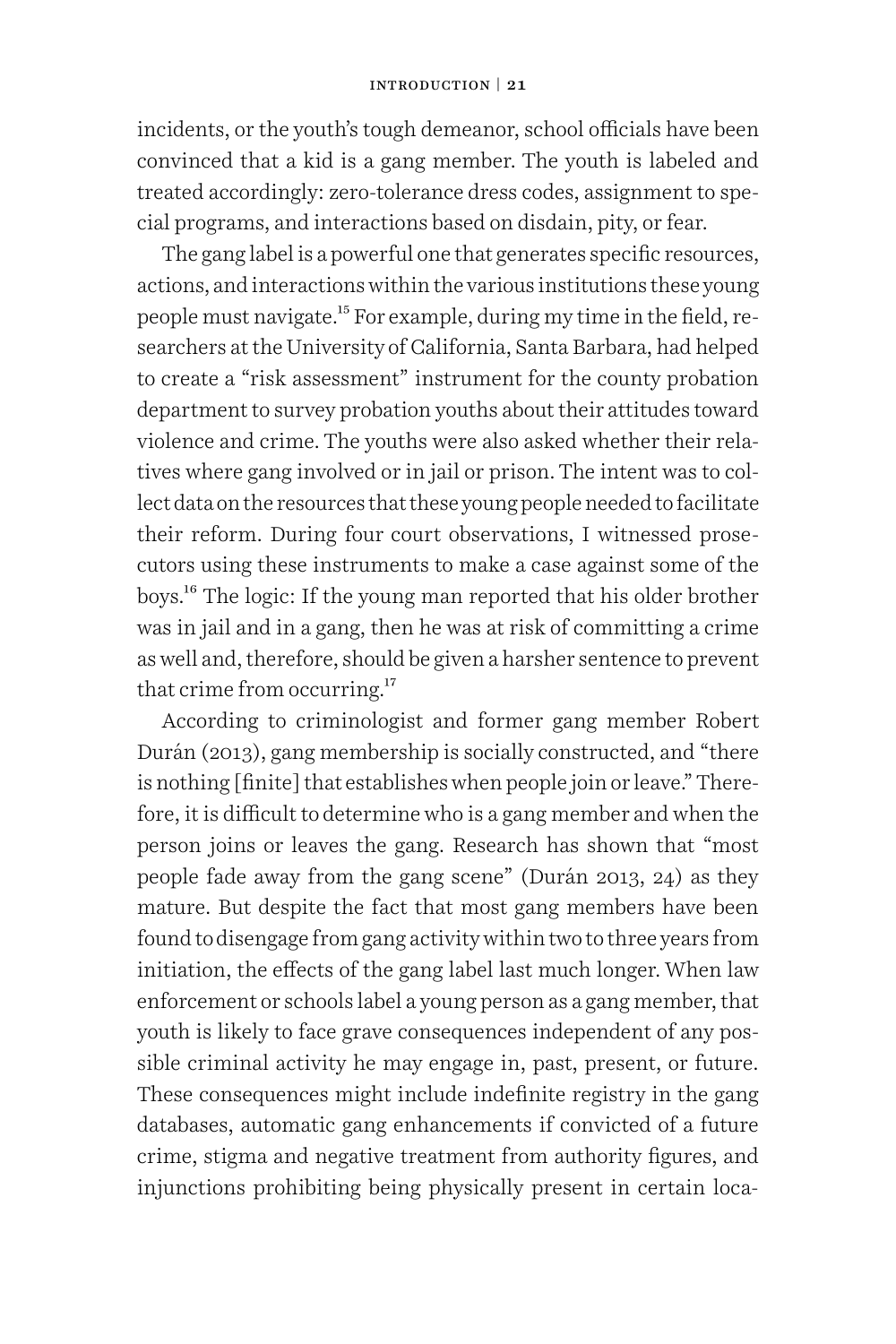tions, including educational facilities such as high schools and community colleges. In this study, I found that gang labeling resulted in stigma, exclusion, and subsequent arrests, even years after the youngsters had left the street life.18

Based on the findings in this study and insight from Brotherton and Barrios's (2004) gang definition, I developed a working definition for the gang: a group process that occurs as marginalized young people attempt to provide each other, within a collective context, a dignified identity, "an opportunity to feel individually and collectively empowered, a voice to speak back to, challenge," and engage the dominant culture and institutions of social control, "a refuge from the stresses and strains of poverty," and a protective factor—a surrogate—that functionally and perceivably replaces the role that institutions of socialization and support (schools, the family, the welfare system) have failed to provide. In essence, a gang, and a gang member, are not a what but a how (Vigil 2002). They are not things or people; they are processes. In the United States, the gang label is heavily racialized. In the media and with law enforcement, a group of Latino or black youths committing a crime is likely to be labeled as a gang. This is not the case with groups of white youths who commit similar crime (Covington 2010).

Because a gang is socially constructed, its definition must be fluid enough to allow for local context, nuanced group processes, and the autonomous power of labeling. By extension, if an institution defines a group of disreputable youths as a gang, then regardless of any specific characteristics or function, that group is, in effect, a gang. Institutional power defines who is a gang member and what constitutes a gang threat. Once defined, we must account for the racialized response to this perceived gang threat, the quality of interactions between the gang and authority figures, the group and cultural processes that ensue from this label, and the reactions provoked. To understand young people who have been labeled as gang members, we must observe them in various facets of their lives, at different times and space points, and across different settings. We must also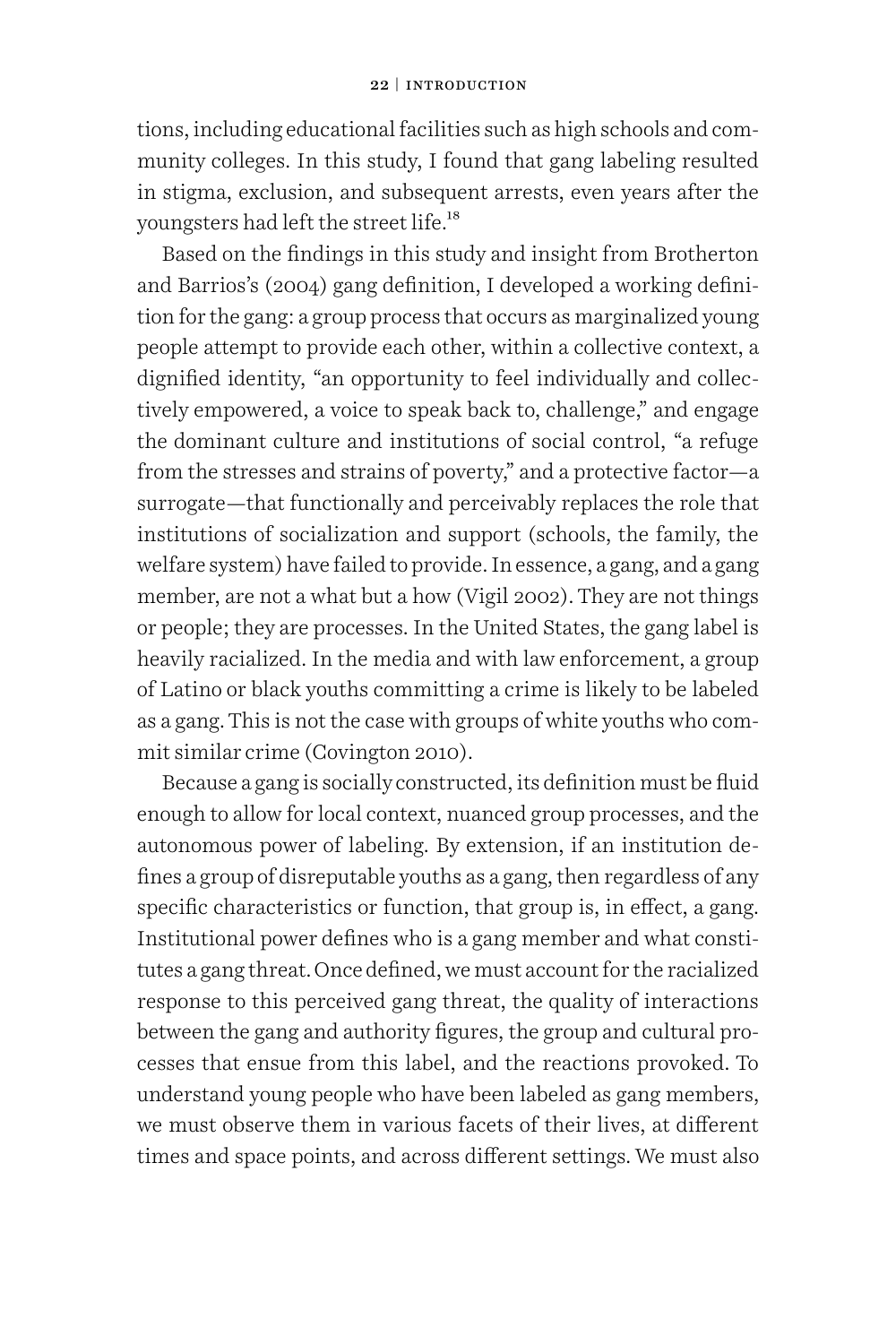understand their multiple selves. A cultural framing perspective helps in this endeavor.

## Cultural Framing

Cultural framing offers an analytical tool for understanding the role that institutions play in influencing young peoples' worldviews and actions. A cultural frame is a system of meaning-making, identity formation, and presentation of self based on material and symbolic resources that influence peoples' perceptions of the world and of their choice of actions and behaviors. Sociologist Ann Swidler (1986) describes this system as a cultural "toolkit" that individuals use to develop "strategies of action"  $(273)$ .<sup>19</sup> Cultural frames influence how individuals think about their social and personal mobility and "how they choose to act" (Young 2004, 11). All populations in society draw upon a variety of cultural models, often coexisting simultaneously, to inform their actions. An array of cultural frames comprises an individual's understanding of the world and this "system of meaning" serves as the basis for future behavior (Geertz 1973). Likewise, individuals living in poverty are not bound by a fixed value system, but are surrounded by multiple cultural frames—what David Harding (2010) refers to as "cultural heterogeneity"—that offer various models for shaping perceptions, worldviews, and actions.<sup>20</sup> Social psychology research offers a similar conception—shape shifting the intricate process of identity change (see Burke and Stets 2009; Alvermann et. al. 2006).

Culture provides resources from which individuals can draw to shape the outcomes of their actions, and structural opportunities determine which resources individuals will utilize in the various contexts they navigate. So when a young person has a negative interaction with an authority figure who represents a specific institution, the frames that inform the young person's actions are limited to a minimal selection of responses, often either to resist or reject the system, to develop what sociologist L. Janelle Dance calls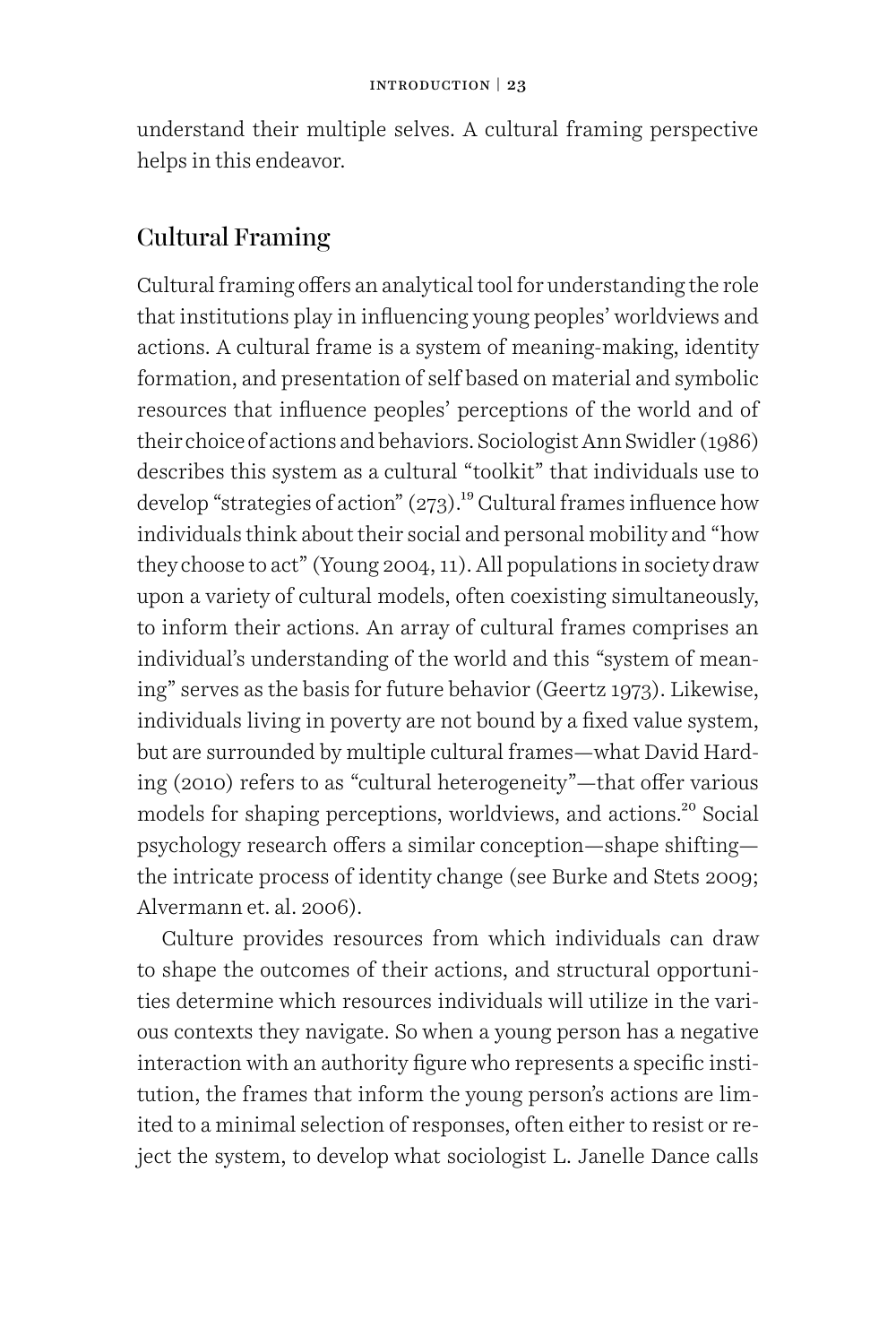"tough fronts" (2005). A healthy selection of responses might include asking for a meeting to address the issue, writing a letter to the school district, or having parents or lawyers intervene (assuming that these actions will be taken seriously by the system). However, these responses are limited by class or by the school's unwillingness to allow for these kinds of kids to respond in these kinds of ways. In this way, institutions play a key role in the process by which individuals encounter and utilize cultural frames. Schools and law enforcement can either help young people resonate with productive frames or hinder their connection with these frames.

Cultural frames structure how we interpret events and how we react to them, though the relationship between culture and behavior is not "cause-and-effect," but rather "a relationship that highlights constraint-and-possibility" (Small 2004). Although the youths in this study were influenced by cultural frames in near proximity for example, gangsterism, defiance, and criminality—these frames did not cause their actions, but only made certain kinds of behavior more recognizable, accessible, and likely.

A cultural frames approach offers a more nuanced way to view young people's behaviors and reactions than the "typologies" model—the angry kid, the gang member, the decent type, dirty people, clean people—which assigns labels to individuals based on recurring observed attributes or based on labels imposed by others in the community. This approach renders individuals incapable of acting any other way. With a cultural frames approach, or what I refer to as an "Urban Dynamism" approach, we allow ourselves the capability to observe individuals change their dispositions and behaviors based on their encounters with power (in this case institutions) and as they cross institutional settings. David Harding (2010) provides a compelling theoretical model for understanding innercity youths through a cultural framing perspective. This model has the potential to move urban ethnography, criminology, and other research on poor populations beyond typologizing approaches that caricaturize and at times even pathologize the populations we study.<sup>21</sup>

Harding argues that young people living in poverty have access to conventional cultural models, such as acquiring a college educa-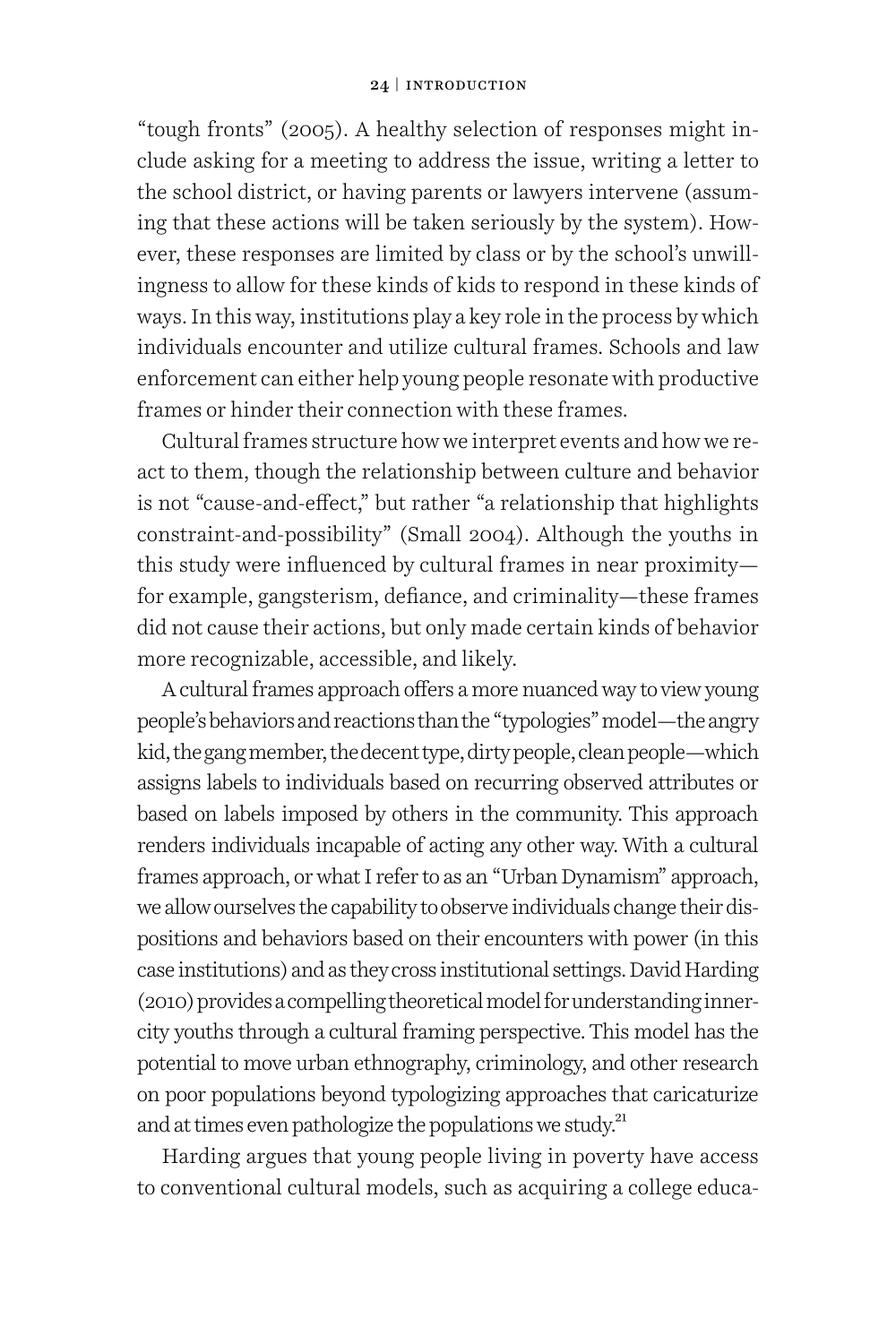tion or becoming responsible parents, and, indeed, aspire to achieve these goals; however, with limited resources to reach their aspirations, they inevitably follow other stronger models that resonate the most with their lived experience. Thus, cultural heterogeneity takes a different form in low-income settings based on the neighborhood context. Take, for example, the youngster in a poor neighborhood who aspires to go to college. His single mother may constantly push him to achieve his goal, but his peers on the streets and older siblings may support an alternative, survival-based frame: make some money to make ends meet. From their viewpoint, the strongest indicator of success may mean evading arrest or living another day without being victimized. Although an educational credential may be a highly valued aspiration, the immediate neighborhood context makes it a far-fetched idea and a less valuable indicator of success for these young people. As sixteen-year-old Mario phrased it, "A piece of paper [high school diploma] ain't gonna work as a bulletproof vest or stop the *puercos* [pigs] from violating me [arrest for violating terms of probation]."

Cultural heterogeneity exists in all social environments among all social groups; however, poor neighborhoods lack resources to support certain specific cultural frames. Therefore, the more positive aspiration (going to college) can be diluted and less influential, while the negative, more immediate goal (surviving violence, staying out of trouble) can be amplified. This process, which Harding calls "model shifting," occurs when young people adopt the salient frames for their neighborhood context.

Harding's study focused on the influence of neighborhoods and peers, but did not analyze the role authority figures and institutional powers play in shaping the cultural models that influence young people's understandings and actions. In this study of Riverland youths, I examine how young people's model shifting unfolds across institutional settings—the probation school, the streets, the community center, the conventional high school, and the legal system—and the role that institutional actors play in how young people interpret and utilize cultural frames. In other words, institutional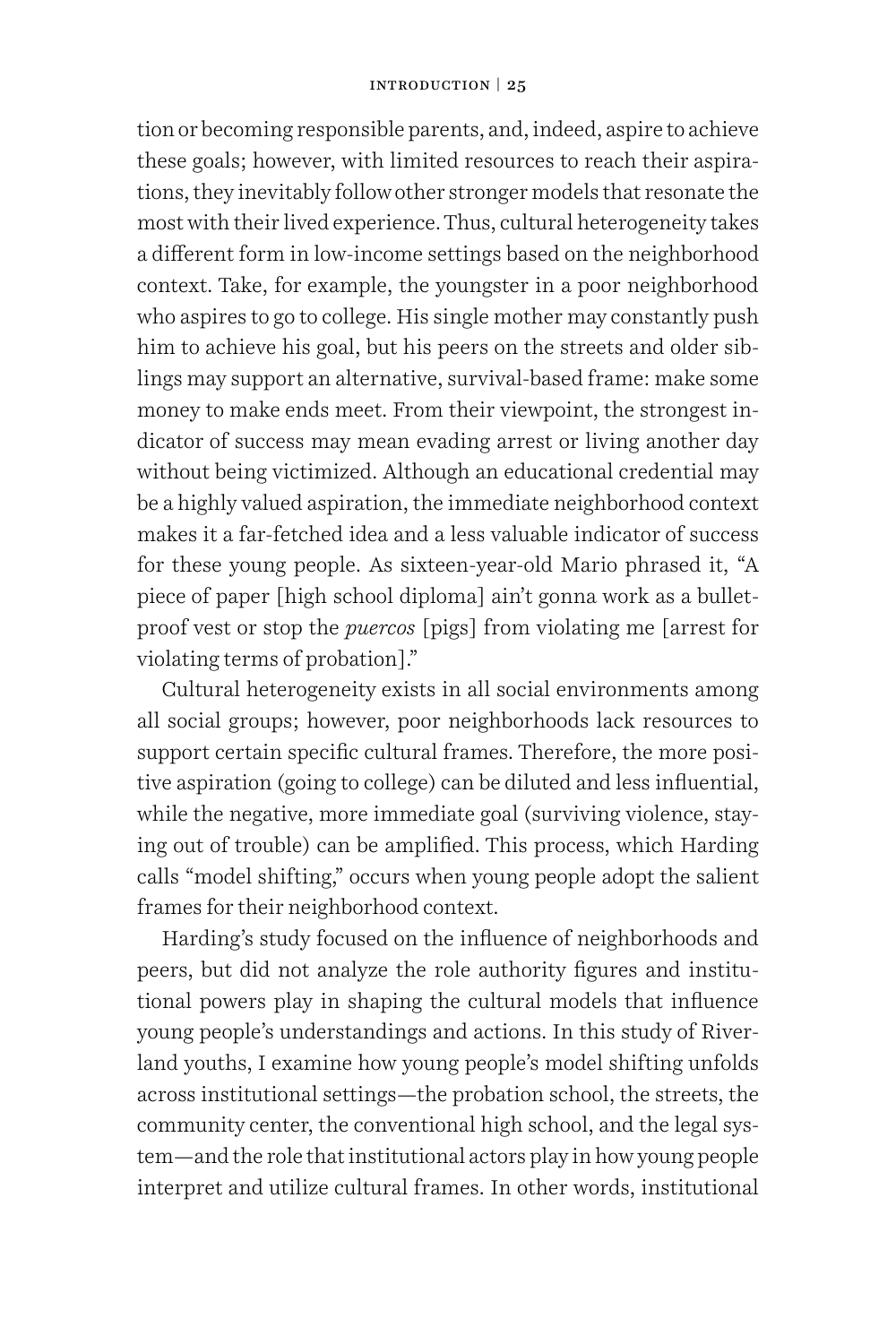processes have a profound influence on the cultural models available to youths and the cultural models that young people choose to engage with. For example, Mark, a fifteen-year-old gang-associated student, wanted to go to college, and he even demonstrated that he knew the steps needed to obtain a four-year college degree, as in this conversation with me:

V.R.: Do you know the steps needed to get to college, to get a degree?

- Mark: Get some, like two years of CC [community college] classes and get good grades. Then I apply to transfer to get a business degree.
- V.R.: What prevents you from taking these steps, what obstacles do you face?
- Mark: A bunch of lame-ass shit. Like my record and my grades and my attitude and these dumb-ass probation officers and teachers that don't get me. . . . Every day, I guess, it's like I just have to avoid getting caught up, staying legit.
- V.R.: You sound like you know what it takes to stay legit. Why do you think you still get caught up even though you know how to avoid it?
- Mark: You can leave the streets, but the streets aren't gonna leave you. At the end of the day that's all you got. Your homies there waiting, backing you up, needing a favor . . . but the school side what does it have to offer you?

To Mark, planning for college represented a relevant, albeit muted, system of ideas and practices that signaled his desire to extend his education and someday become a professional. Another positive frame was "staying legit," which meant avoiding academic failure, victimization, incarceration, and acquiring resources through legitimate economic and financial means. Youths like Mark could be drawn to these positive frames, but authority figures' either subtle or overt countermessages may result in them turning back to the street—a landscape with a stronghold on the boys' decision making.